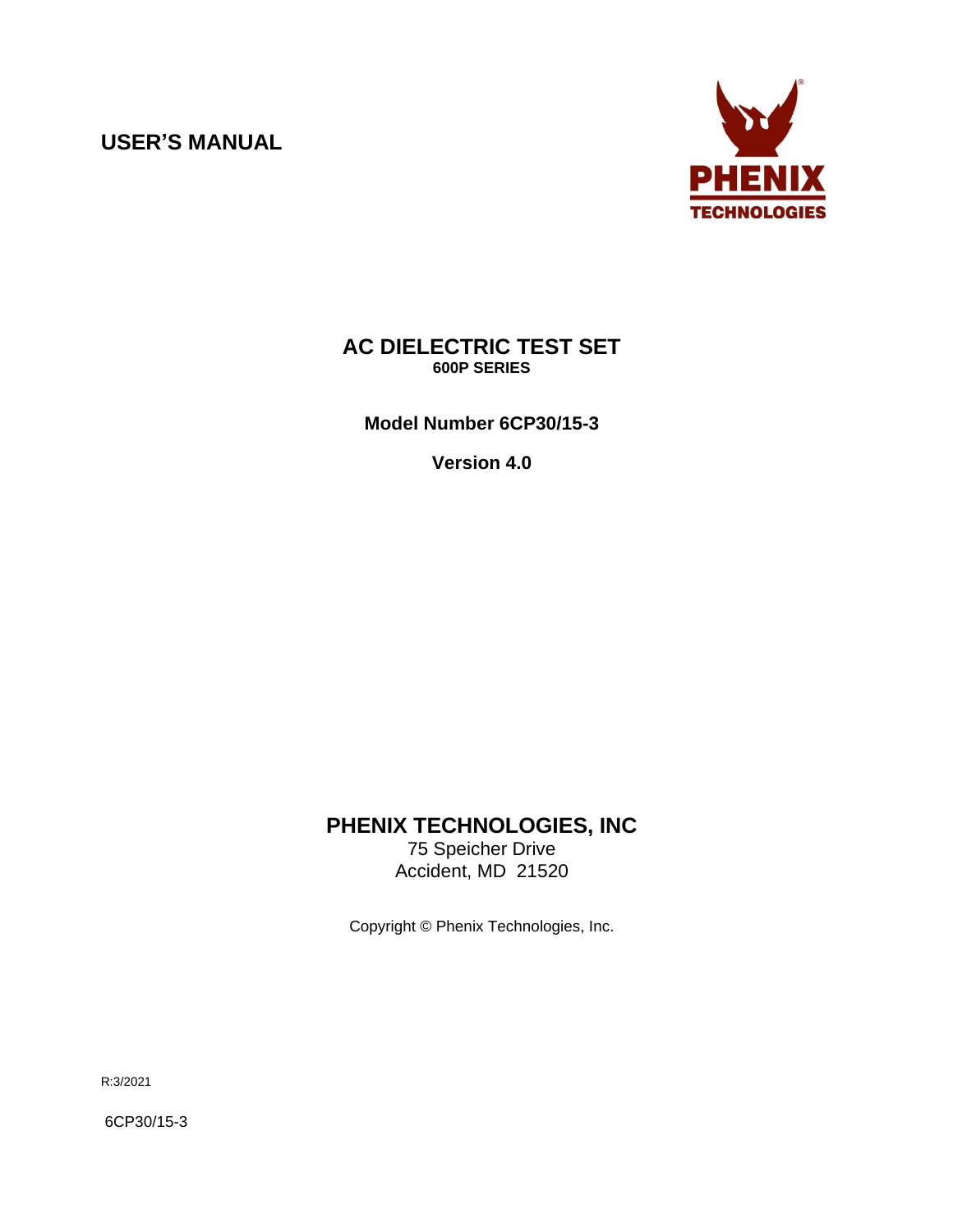# **TABLE OF CONTENTS**

# **DESCRIPTION SECTION NUMBER**

| DANGER / GENERAL SAFETY PRECAUTIONS    |    |
|----------------------------------------|----|
| <b>TECHNICAL SPECIFICATIONS</b>        | 1  |
| <b>CONTROLS AND INDICATORS</b>         | 2  |
| <b>ELECTRICAL SET-UP</b>               | 3  |
| <b>OPERATING INSTRUCTIONS</b>          | 4  |
| <b>CALIBRATION</b>                     | 5  |
| <b>TROUBLESHOOTING</b>                 | 6  |
| TRANSPORTING / STORAGE OF EQUIPMENT    | 7  |
| CIRCUIT DIAGRAM SYMBOLS                | 8  |
| <b>ELECTRICAL DIAGRAMS</b>             | 9  |
| <b>PARTS LIST</b>                      | 10 |
| PARTS ORDERING INFORMATION             | 11 |
| RECOMMENDED SPARE PARTS                | 12 |
| <b>RETURNED MATERIAL</b>               | 13 |
| <b>CUSTOMER COMMENTS/ SUGGGESTIONS</b> | 14 |

ATTACHMENTS TAD1U TIMER MANUAL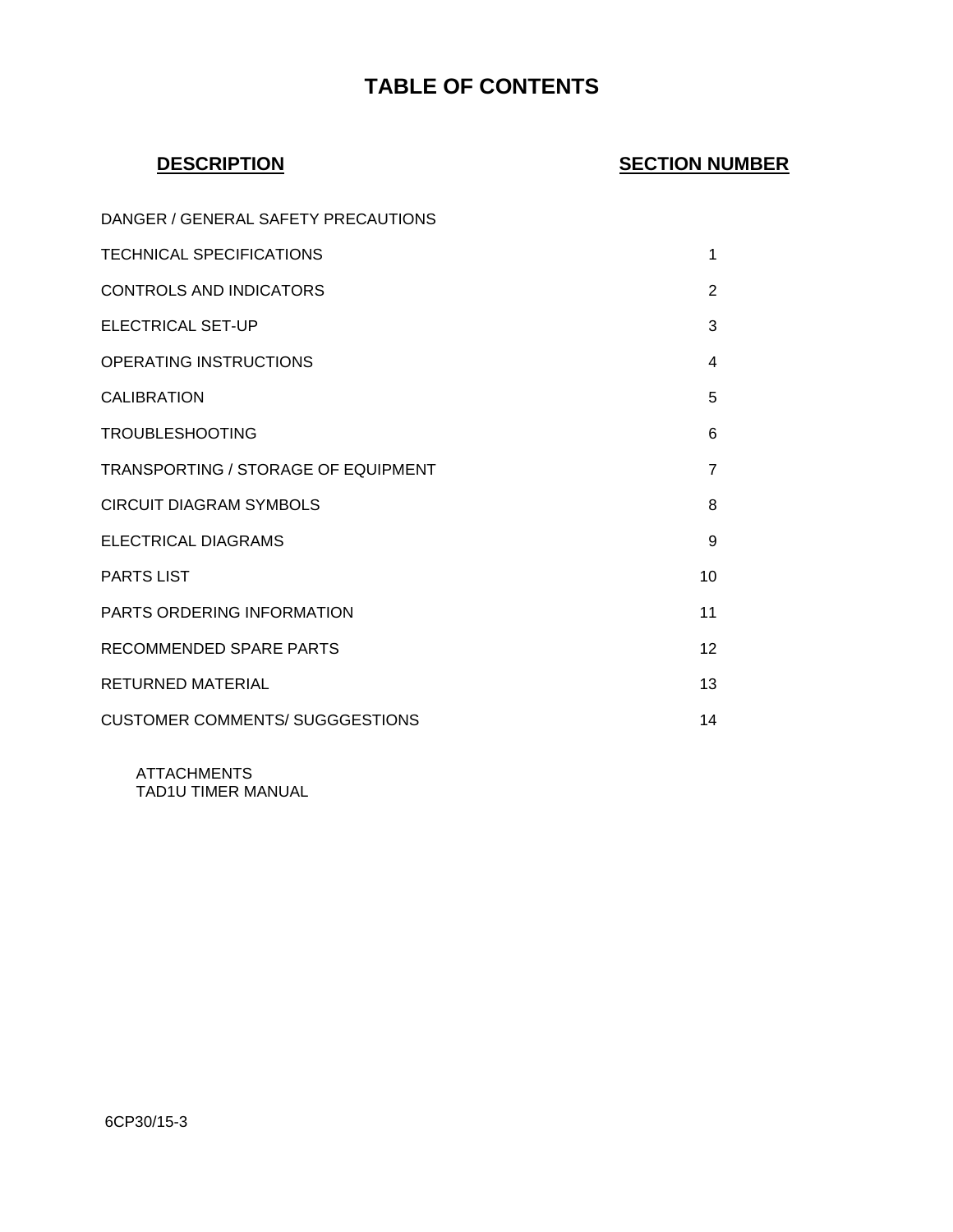# **DANGER / WARNINGS WARNING !!**



# DANGER

**Grounding of this unit is necessary for the safe operation of this equipment. Disconnect inputs before ungrounding this equipment**

6CP30/15-3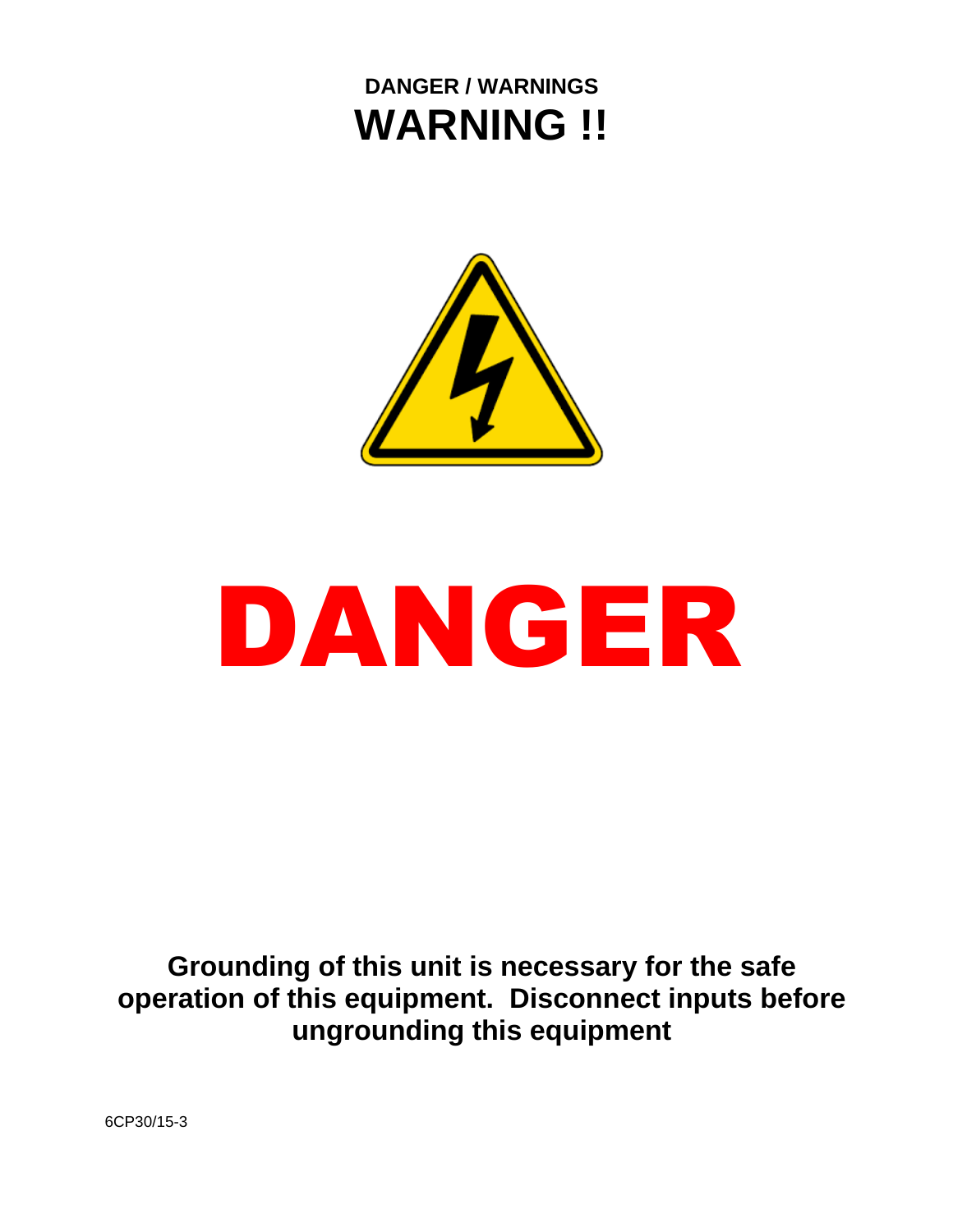# **DANGER / WARNINGS**

# **GENERAL SAFETY PRECAUTIONS**



**This equipment can produce POTENTIALLY LETHAL VOLTAGES! Improper operation or test practices may result in injury or death to the operator or surrounding personnel.**

**The operation of High Voltage test equipment should only be performed by personnel familiar with HIGH VOLTAGE testing and safety procedures. The operator of this equipment must be aware of all hazards associated with High Voltage testing. The operator is responsible for himself and others in close proximity of the testing area.** 

**Some General Safety Practices for working with High Voltage Test Equipment have been listed below for your reference.**

- **Become familiar with your instrument before performing an actual test**
- **Know your work area, check that all circuits are de-energized and locked out.**
- **Never work alone; always work with another qualified worker.**
- **Mark off entire work area with barriers and warning tape.**
- **Make all personnel aware of your testing activities.**
- **Be aware of dangerous conditions that may arise from energizing a test specimen.**
- **Never modify test equipment, modifications to equipment could introduce an unknown hazard or hinder a designed-in safety feature.**
- **DO NOT operate damaged equipment. Remove power, and do not use the equipment until safe operation can be verified by service-trained personnel.**

Phenix Technologies, Inc. assumes no liability for unsafe or improper use of test equipment.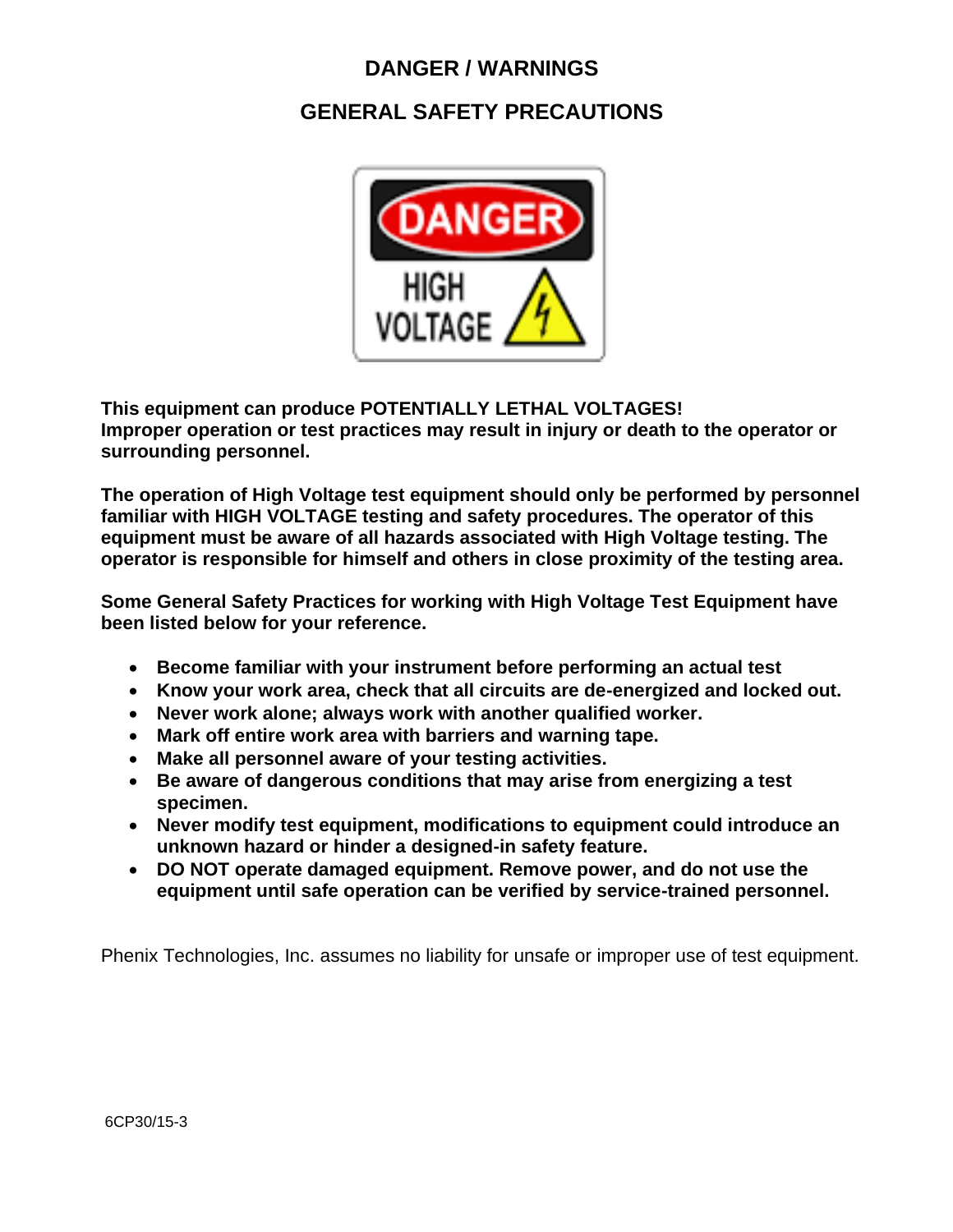# **SECTION 1: TECHNICAL SPECIFICATIONS**



### **Input**

110-120 volts, 50/60 Hz, single phase, 1.9kVA, 16 amperes OR

220-240 volts, 50/60 Hz, single phase, 1.9 kVA, 8 amperes

### **Output Rating**

15 kilovolts, 200 mA 30 kilovolts, 100 mA

# **Duty Cycle**

5 MINUTES ON / 15 MINUTES OFF at 3 kVA 15 minutes on / 1 HOUR OFF AT 2 kVA 1 HOUR ON / 1 HOUR OFF at 1.5 kVA

### **Type of Cooling**

ONAN (Oil-Natural / Air-Natural Convection)

### **Distortion**

Less than 5 percent at full load

### **Impedance**

Less than 10 percent at rated current

### **Operating Ambient Temperature**

0-40 degrees Celsius

# **Output Termination**

Toroid

### **Metering**

| <b>Output Voltmeter:</b>                     | Display:<br>Accuracy:<br>Ranges: | 3 1/2 digit LCD<br>$\pm$ (0.8% of Reading + 0.2% of Range)<br>0 to 15kV / 30 kV               |
|----------------------------------------------|----------------------------------|-----------------------------------------------------------------------------------------------|
| <b>Output Currentmeter: Display:</b>         | Accuracy:<br>Ranges:             | 3 1/2 digit LCD<br>$\pm$ (0.8% of Reading + 0.2% of Range)<br>0 to 200µA / 2mA / 20mA / 200mA |
| Sizes and Weights<br><b>Control Section:</b> | Weight: 30 pounds (14 kg)        | 16.5" (419 mm) W x 15.25" (388 mm) D x 11.25" (286 mm) H                                      |
| HV Transformer:                              | Weight: 76 pounds (34 kg)        | 14" (356 mm) W x 14" (356 mm) D x 17" (429 mm) H                                              |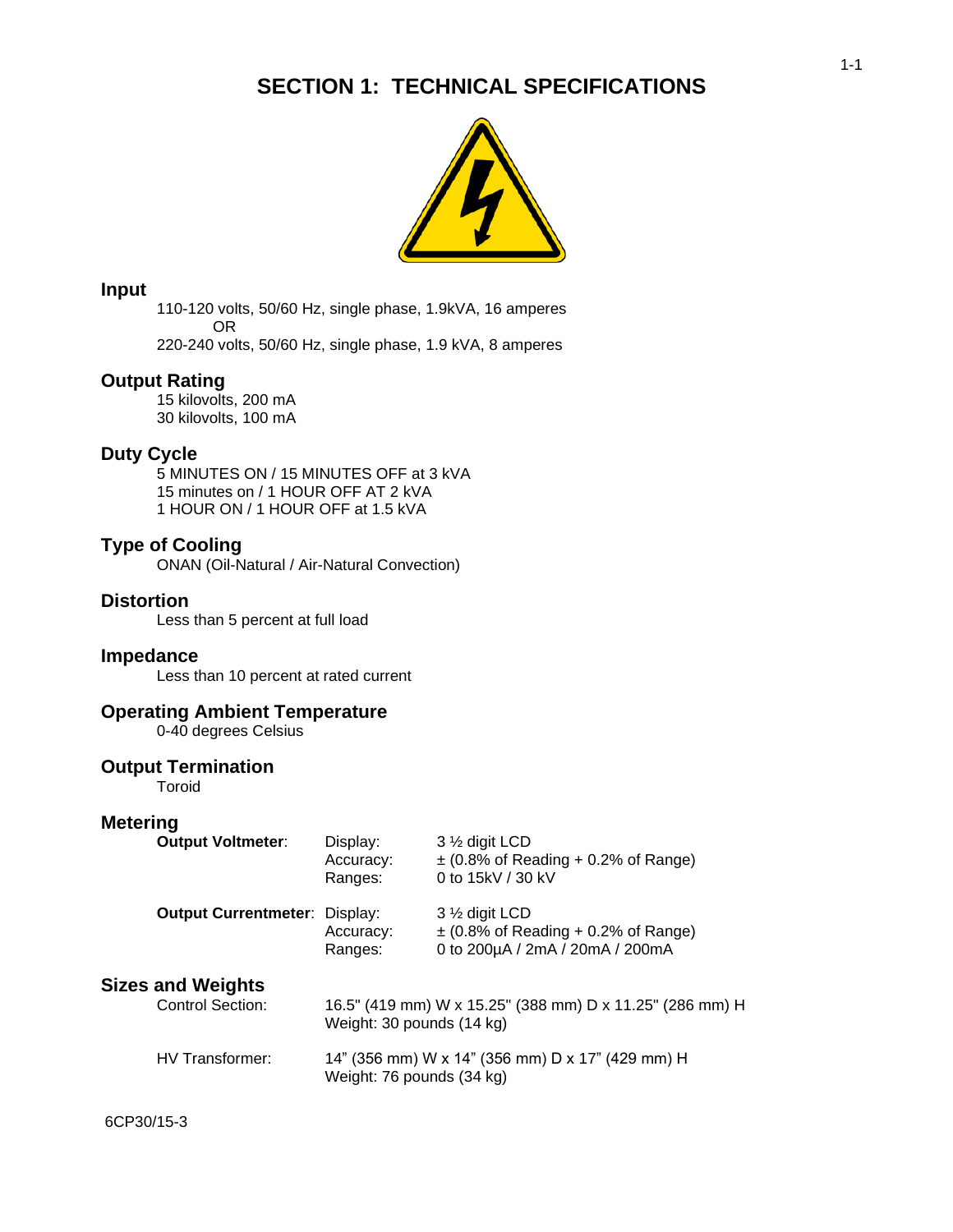# **SECTION 2: CONTROLS AND INDICATORS**



### **Control Panel:** The following descriptions are keyed to Figure 2-1

- 1. **Main Power Circuit Breaker.** Turns main power of unit on and off and provides input overload protection.
- 2. **Main Power Lamp.** Illuminates to indicate input power is supplied to unit.
- 3. **High Voltage On.** Momentary switch activates power to high voltage circuits when prerequisite conditions are met. *Ready* lamp (4) must be illuminated before *High Voltage On* switch will operate. See requirements for *Ready* lamp under step 4. *High Voltage On* lamp illuminates to indicate high voltage circuits are energized.

6CP30/15-3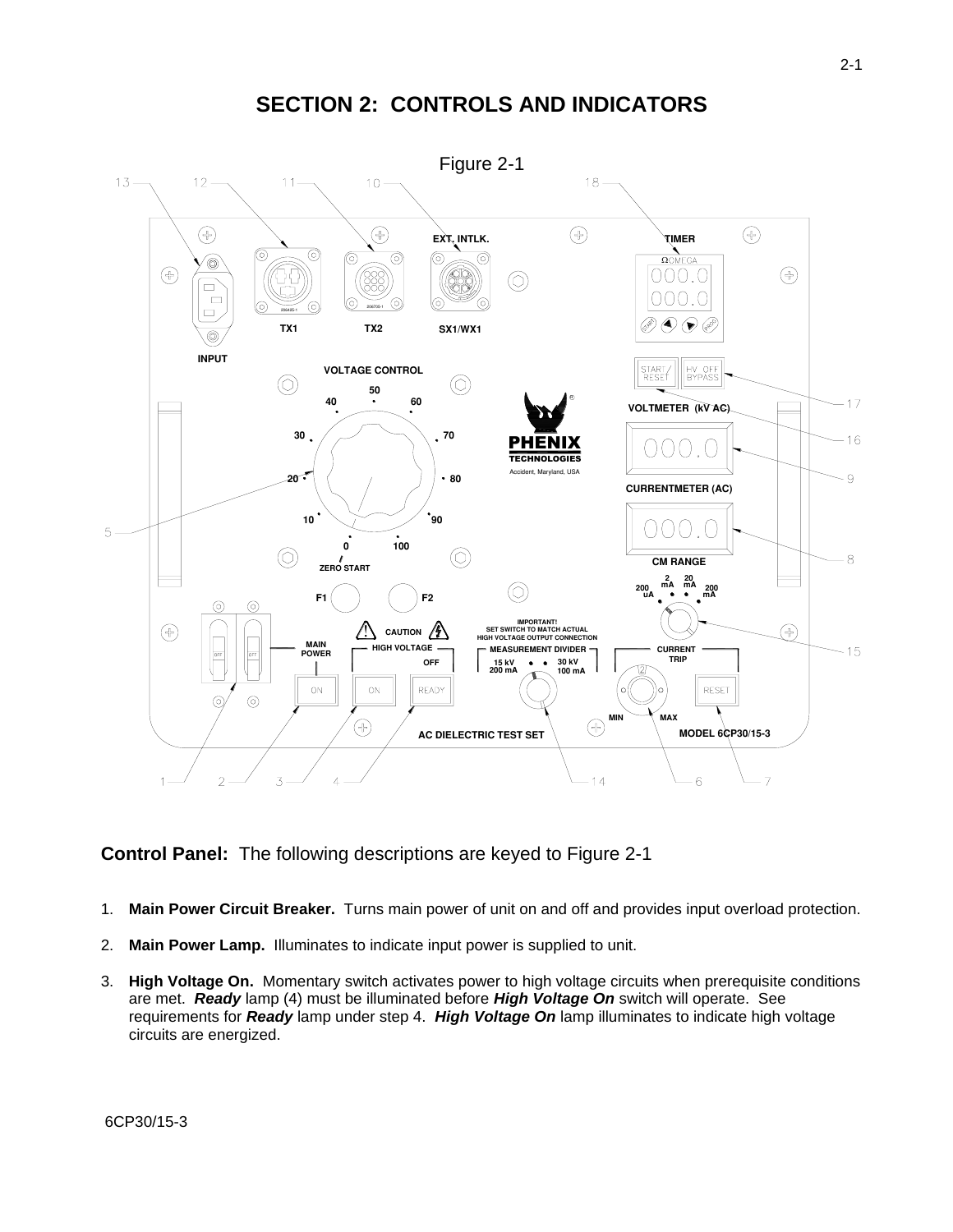# **CONTROLS AND INDICATORS**

# **Control Panel (Cont'd)**

4. **High Voltage Off/Ready.** Momentary switch turns high voltage off when activated. *Ready* lamp illuminates when all pre-conditions required for high voltage activation are met.

Conditions required for *Ready* lamp illumination are:

- ➢ Power applied to unit and *Main Power Breaker* (1) on, *Main Power* lamp illuminated (2).
- ➢ *External Interlock* circuit series loop must not be open (10).
- ➢ *Voltage Control* (5) must be at zero. (Zero Start.)
- ➢ Overcurrent circuit must be reset if *Reset* lamp is illuminated (7).
- 5. **Voltage Control.** Turn clockwise to raise output voltage. High voltage cannot be activated if *Voltage Control* is not started at zero.
- 6. **Overcurrent Trip Adjust.** Dial adjusts from 1 to 11 corresponding to 10% to 110% of rated output current. *Overcurrent Trip/Reset* lamp illuminates and high voltage turns off when output current exceeds setting, causing circuit to trip. Circuit also acts as short circuit and overload protection on high voltage output. To reactivate high voltage, *Voltage Control* (5) must be returned to zero, and *Overcurrent Reset*  switch (7) must be pressed to clear overcurrent circuit.
- 7. **Overcurrent Reset.** *Reset* lamp illuminates to show that overcurrent circuit has tripped. High voltage circuits are deactivated. Momentary *Reset* switch must be pressed to extinguish *Reset* lamp to allow high voltage to be reapplied after returning *Voltage Control* (5) to zero.
- 8. **Currentmeter.** Displays output current of test set, units based on current meter range setting.
- 9. **Voltmeter.** Displays output voltage of test set, units in kilovolts.
- 10. **Ext. Intlk. – SX1/WX1.** Provides for user connection of external interlock or auxiliary safety control device such as emergency off switch, gate switch, foot switch, dead man switch, etc. Included plug has shorting jumper installed to complete circuit. Jumper must be removed, and cable connected to user supplied device by user if desired to use this provision. Only non-energized switch or dry relay contact devices may be used. This is a series 120VAC circuit that must remain closed for high voltage to be activated. An optional warning light accessory is available to plug into this connector while also making use of the security circuit via a passthrough connector
- 11. **TX2.** Provided interconnect cable is connected here and to the same designation connector on the high voltage unit. This is the metering and return connection. **Do not attempt to operate high voltage unit without this cable connected at both ends.**
- 12. **TX1.** Provided power interconnect cable connects here and to the same designation connector on high voltage unit.
- 13. **Line Cord.** Supplies input power to unit.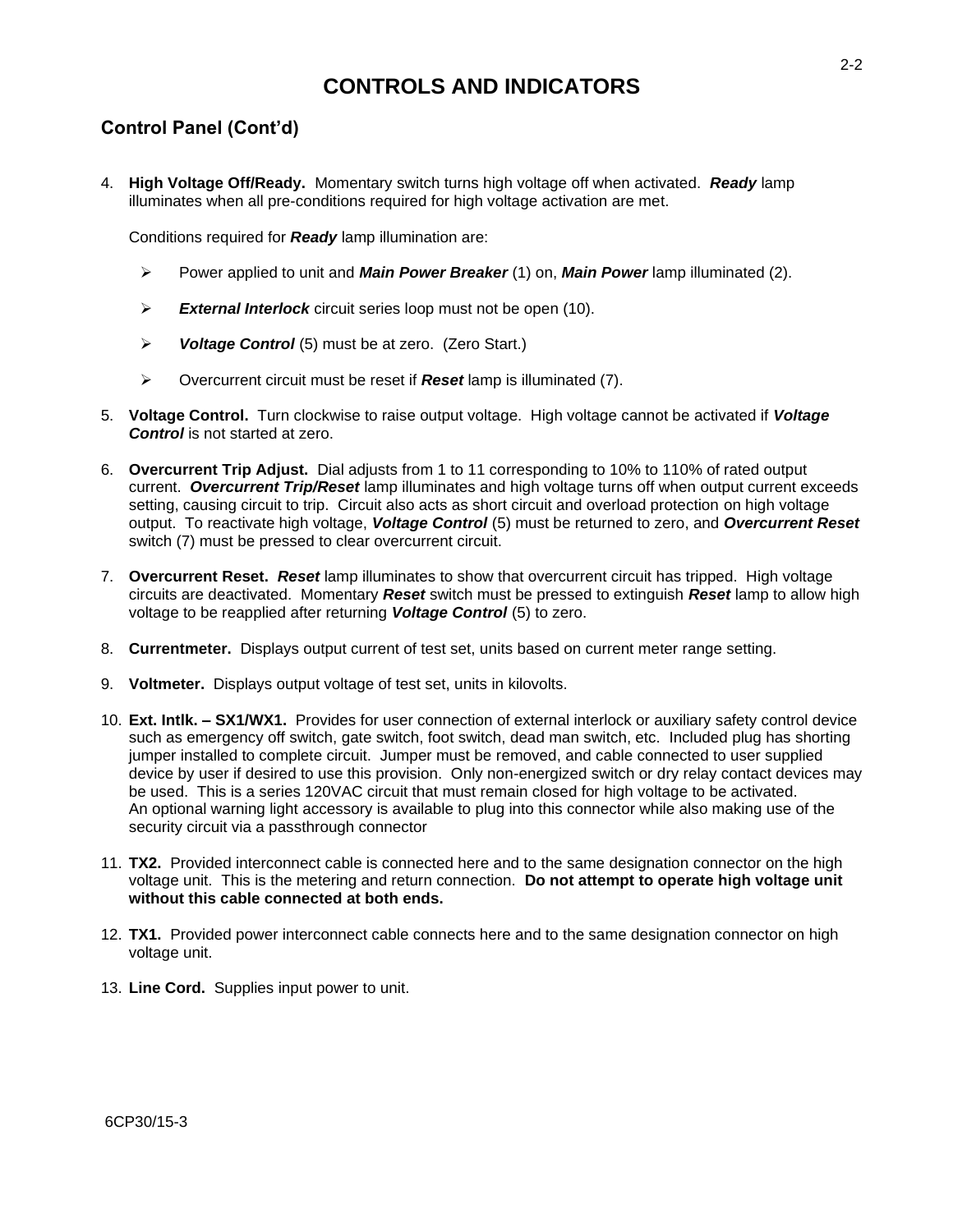# **CONTROLS AND INDICATORS**

# **Control Panel (Cont'd)**

14. **Measurement Divider.** Setting of this switch determines the voltage measurement divider ratio. This switch *must* be set to match the actual high voltage output connection.

**WARNING!** If a test specimen intended to be tested at 10kV is connected to the 30kV output and the *Measurement Divider* switch is set to 15kV, the actual voltage applied to the specimen will be approximately 2 times the indicated voltage on the panel meter and an over-voltage may be applied to the test specimen.

- 15. **CM Range.** Turn to select the desired current measurement range.
- 16. **Start/Reset.** Press to start the timer after test voltage has been reached. Press again to reset the timer to the original setting.
- 17. **HV Off Bypass.** Press to allow high voltage to remain on after timer has expired. Indicator lights when depressed.
- 18. **Timer.** Select desired test time using buttons on face of timer. See manual attachment.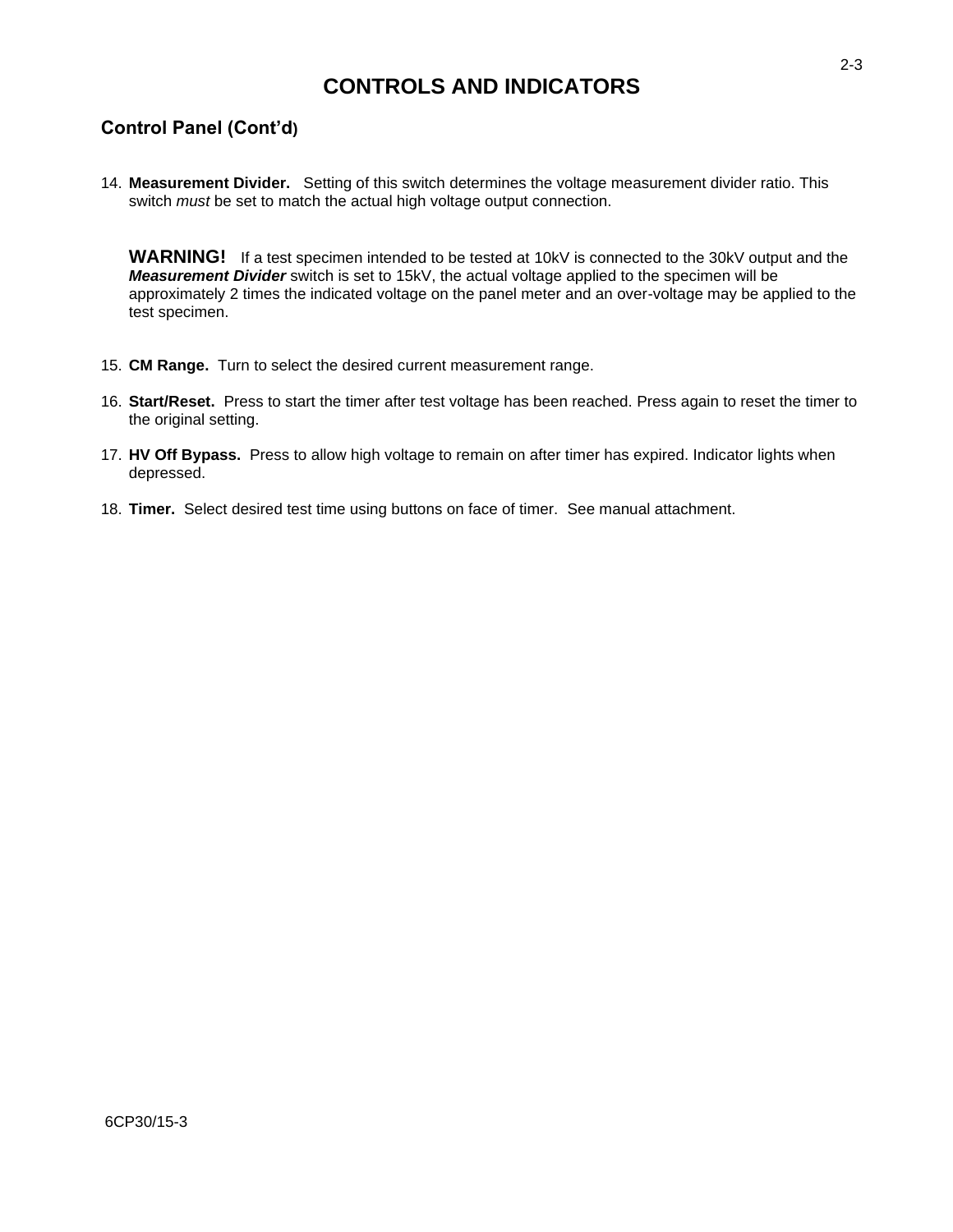

# WARNING !



DO NOT OPERATE THE TEST SET WITHOUT REMOVING HIGH-VOLTAGE TRANSFORMER FROM THE CART.

THE HIGH-VOLTAGE TRANSFORMER MUST BE POSITIONED A SAFE DISTANCE FROM PERSONNEL AND OTHER OBJECTS.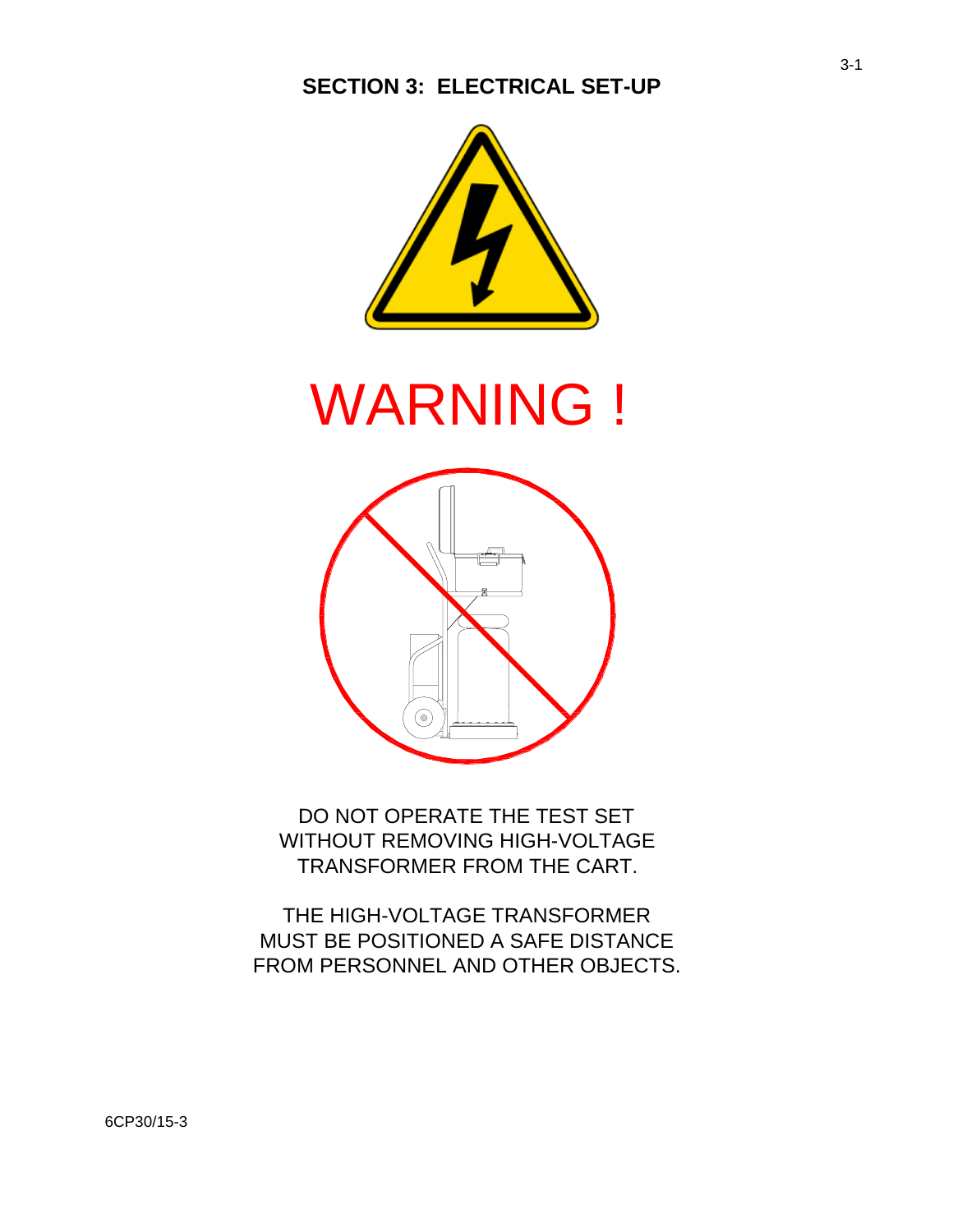### **WARNING:**

# **Be sure the Main Power plug of the control unit is unplugged before proceeding**

- 1. Locate the desired location for the test set. Prepare the main power input cable for plugging in to the proper facility power (i.e., 120 volts AC or 220 volts AC). Leave plug unconnected at this time.
- 2. Connect a sufficient ground from the ground stud on the base of the high voltage transformer to a proper facility ground using a low inductance cable rated for 20 amperes or greater, or the supplied 10 AWG GND cable.
- 3. Connect *TX1* and *TX2* interconnect cables between controls and high voltage transformer.
- 4. External Interlock

If an external interlock is not to be used, plug the connector as supplied into the socket on the control panel marked *EXT INTLK, SX1,* if not already in place*.*

If an external interlock is to be used, remove the jumper on the plug of the "*EXT INTLK*" circuit and connect the external security circuit at these points. (NOTE: The external interlock circuit must consist of a closed loop of dead contacts. When the control power is on, the external circuit will be energized with 120 volts AC.)

### **High Voltage Connection**

### **WARNING:**

**Main power circuit breaker on the front panel must be in the OFF position before proceeding. Test specimen must be de-energized and discharged.**

- 1. Connect the low side (return) of test specimen to the return post with the provided red test lead. See Ground-Guard-Return connection instructions on following pages.
- 2. Connect the high side of test specimen to either the toroid on top of HV tank (for 30kV output) or the 15kV connection on the side of the tank. Be sure that the *Measurement Divider* switch on the control panel is set to match the high voltage connection being made.
- 3. Check that control circuit breaker is turned off and connect input main power cable to a suitable grounded receptacle

Brief connection instructions and diagram are on following pages.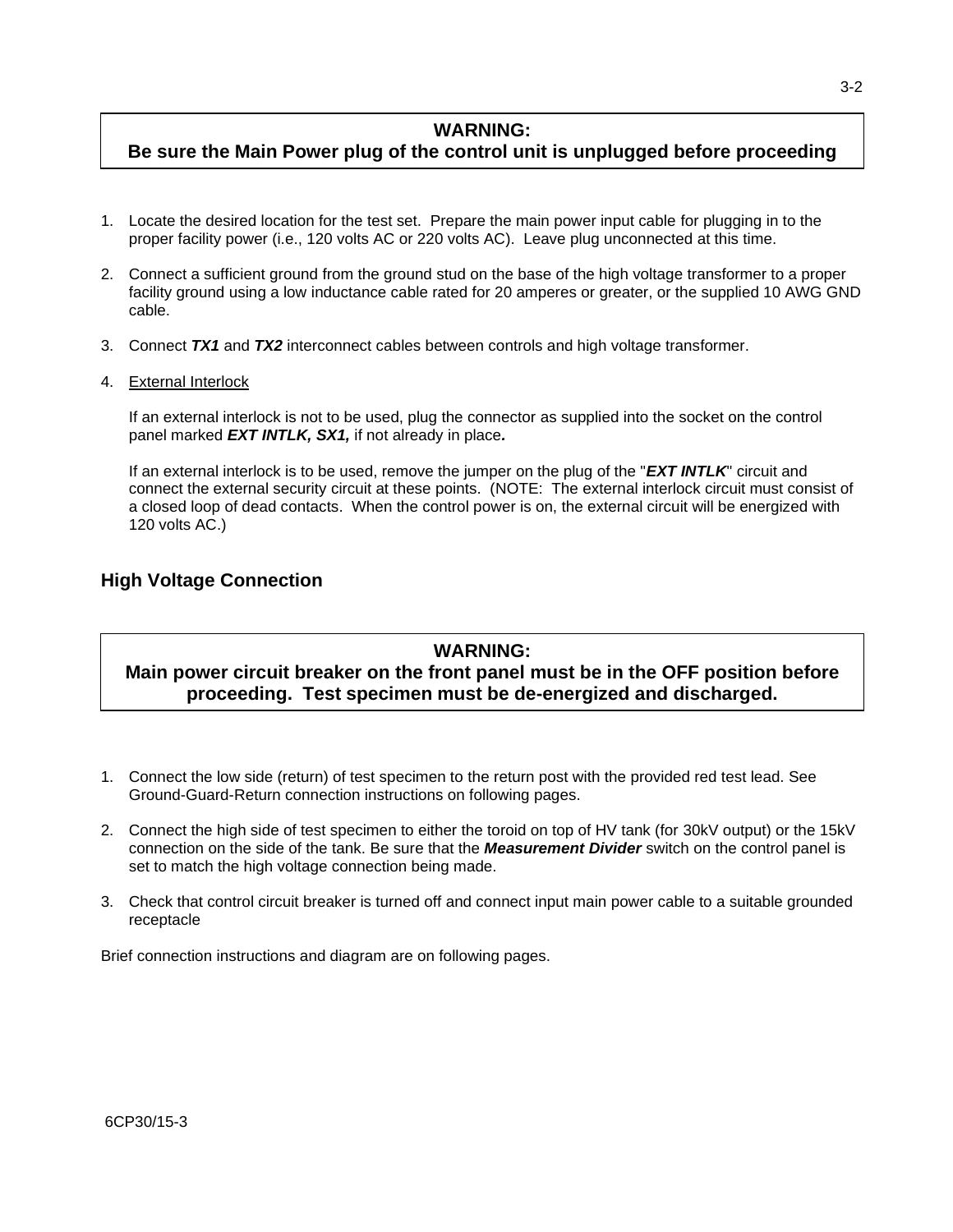# **ELECTRICAL SET-UP**

# **CONNECTIONS AND GROUNDING (QUICK REFERENCE)**

- Position set in the desired location.
- Ground set by use of ground terminal on base of high voltage transformer.
- Connect **TX1** and **TX2** cables between controls and high voltage transformer.
- Connect SX1 external interlock circuit as appropriate.
- Connect return lead, provided, to low potential side of test specimen. See Ground-Guard-Return connection instructions on following pages.
- Connect high potential side of test specimen to either the 15kV (side) or 30kV (top) high voltage output.
- Connect main power cord to appropriate receptacle.

(Further instructions on test connections may be found in ANSI C37.60)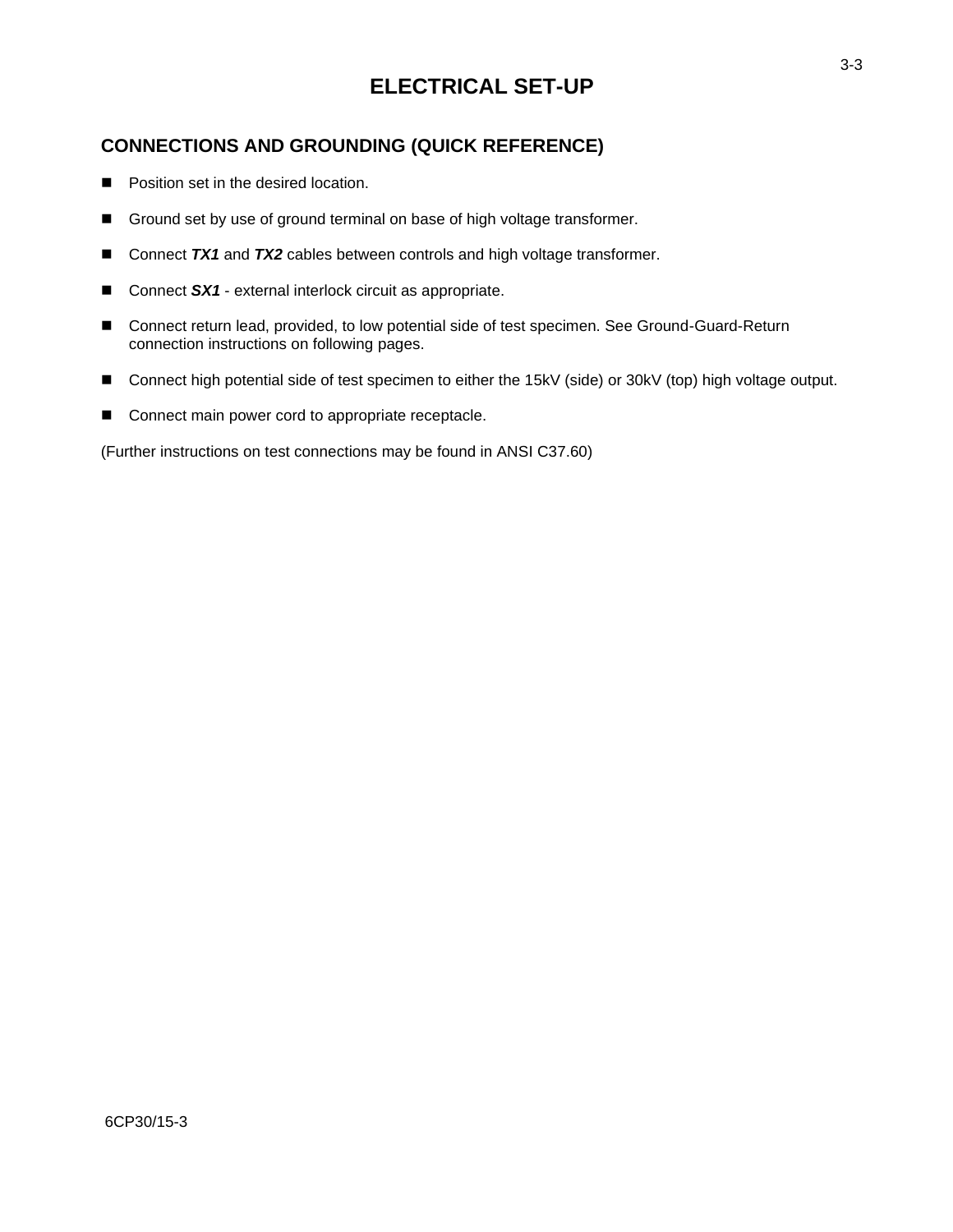# **ELECTRICAL SETUP**

# **GROUND-GUARD-RETURN CONNECTIONS**

The base of the High Voltage transformer contains a currentmeter feature useful in measurement of different current sources. (Refer to Figure (3-1.)

### 1. **Standard Mode (RTN)**

The standard configuration is set up to measure the current from the high potential side of the unit under test to ground. This configuration **must** be used if it is not possible to isolate the low voltage side of the object under test from ground.

The low potential side of the unit under test is connected directly to ground. The binding post Jumper Clip is installed between the Ground ("GND") and the Return ("RTN") posts on the base of the H. V. Transformer.

This measures the output current flowing from the high voltage output through the unit under test to ground and the current meter then senses the return current from ground to the "RTN" terminal of the high voltage transformer.

### 2. **Guard Mode**

For test objects that can be fully isolated from ground it may be desirable to use the Guard Mode. In this mode only current passing through the test object will be displayed on the current meter. This will be especially important if very small currents are to be observed.

In this mode the current path does not flow directly to ground from the low potential side of the unit under test, but flows through the currentmeter first and then to ground.

The connection to be made is (1) connect the low potential side of the unit under test directly to the Return post ("RTN") and (2) connect the jumper clip between the Guard ("GRD") and Ground ("GND") posts. (NOTE: Ensure the Ground ("GND") post is grounded.)

### **CAUTION**

*If the test specimen is not fully isolated from ground, the current meter will either not work, or will not display accurate current readings, and this mode should not be used***.**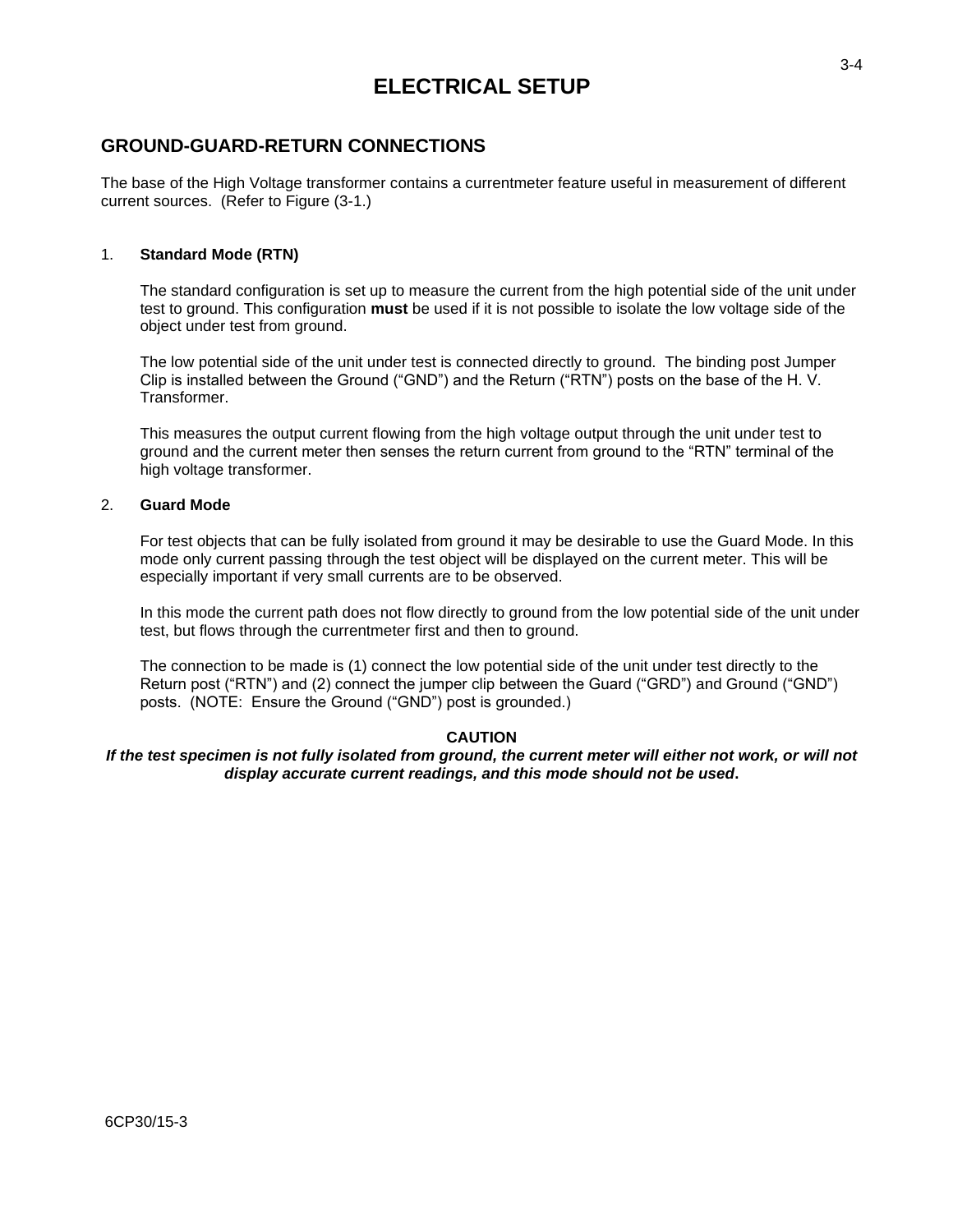# **ELECTRICAL SETUP**

Figure 3-1

### **STANDARD MODE**



### **GUARD MODE**

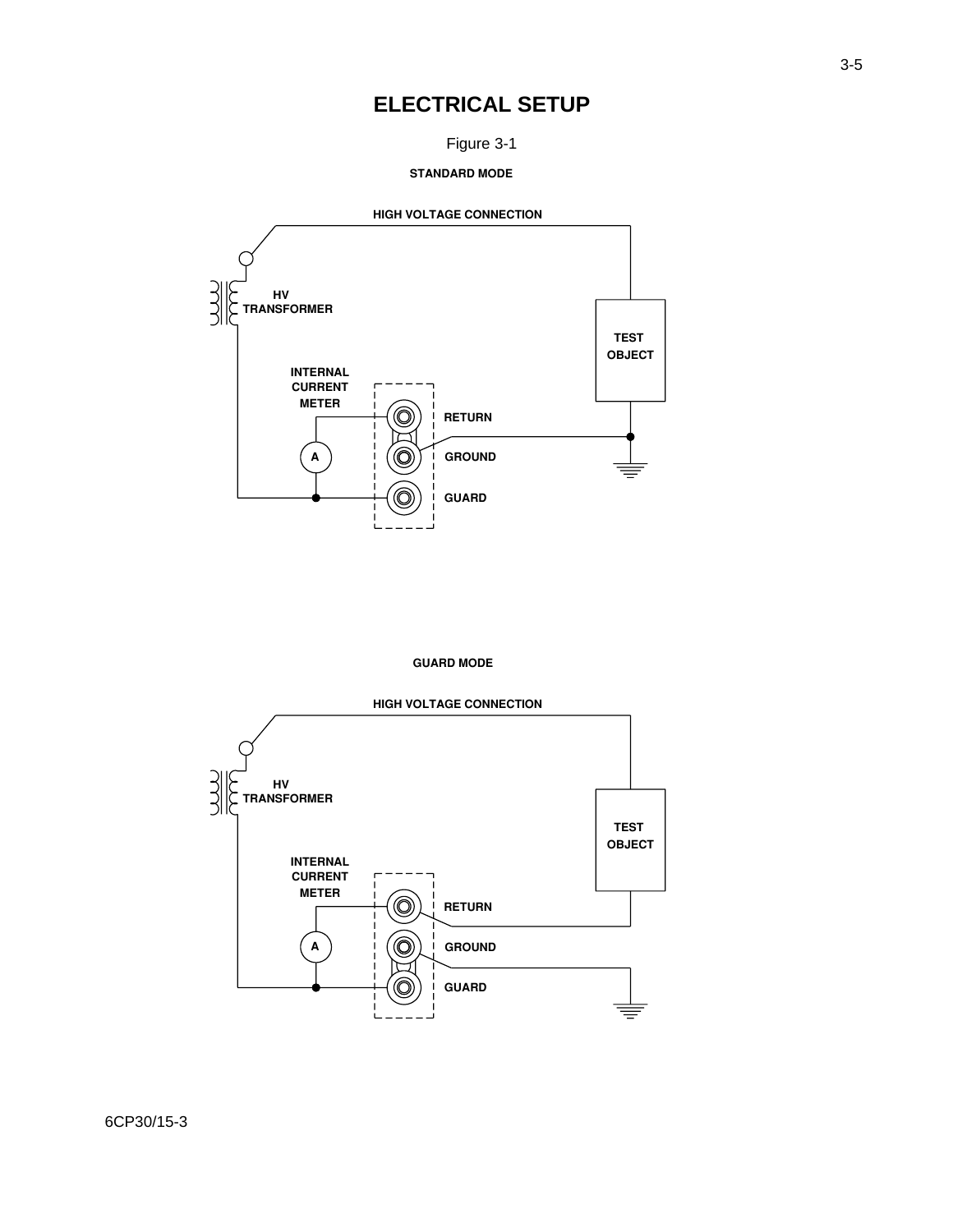### **WARNING:**

**This unit should only be operated by personnel knowledgeable in High Voltage testing and safety procedures. Improper or careless operation of unit can result in serious injury or death.**

- 1. Ensure proper electrical set-up has been performed. Ensure that the testing set-up is safe for the operator and any other personnel in the area.
- 2. Check that the *Raise Voltage* dial is set to "0" (zero start position).
- 3. Set the *Overcurrent Trip* to the desired current level setpoint. Setting of "1" will trip off the unit when drawing 10% of rated output current. Setting of "11" will trip off the unit when drawing 110% of rated output current.

### **High Voltage Applied**

- 4. Turn on the front panel circuit breaker. Control Power lamp will illuminate.
- 5. Ready lamp must be illuminated to proceed further. If not illuminated, check zero start (Step 2 above), check for open external interlock circuit, and make sure overcurrent lamp is off. (Push RESET if overcurrent lamp is on.)
- 6. Press HV On push-button. High voltage will turn on and high voltage lamp will illuminate.
- 7. Rotate the Raise Voltage dial and watch the Output Voltage and Output Currentmeter until desired levels are reached.
- 8. Record data, if desired, and lower the output after testing is completed. Press HV Off button; high voltage will be shut off.

# **Overcurrent Failure**

- 9. If an overcurrent situation occurs, the overcurrent lamp will illuminate, and high voltage will be shut off. To regain high voltage, the Raise Voltage dial must be returned to zero and the Overcurrent Reset button must be pressed (lamp will extinguish).
- 10. After all testing is complete, turn off the front panel circuit breaker. Remove the input power cable from the facility power input.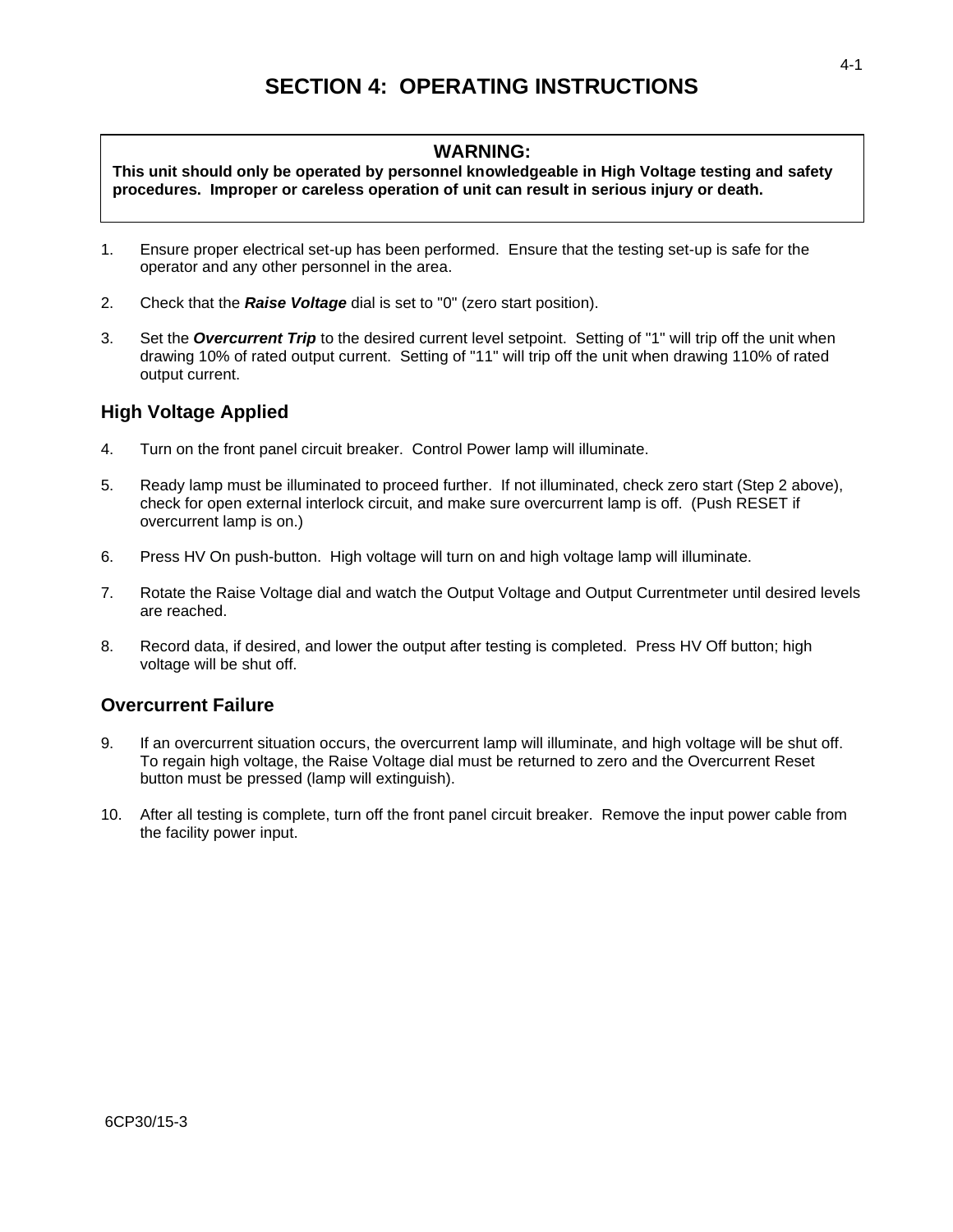# **SECTION 5: CALIBRATION**

### **CAUTION: Calibration should only be done by persons familiar with High Voltage testing and safety procedures.**

All calibrations have been done at the factory. Periodic calibration of the output voltmeter and output currentmeter should be done annually.

NOTE: Refer to Electrical Diagram Section for schematic pertaining to the model number of your test set.

# **Locating the Calibration Adjustments**

The calibration points are shown in the following diagram.





### 1. **Output Voltmeter**

Voltmeter is peak responding calibrated to Peak/√2 (RMS value of sine wave).

- 15kV Range: Connect a precision high voltage voltmeter between the 15kV output (side of tank) to ground. Be sure the *Measurement Divider* switch on the control panel is in the 15kV position. Raise the output to approximately 80% of the rated output voltage. Adjust the reading on the panel meter (M2) by means of potentiometer R17 to a corresponding reading. Check linearity at several points from 20% to 100% of rated tap voltage.
- 30kV Range: Connect a precision high voltage voltmeter between the 30kV output (top of tank) to ground. Be sure the *Measurement Divider* switch on the control panel is in the 30kV position. Raise the output to approximately 80% of the rated output voltage. Adjust the reading on the panel meter (M2) by means of potentiometer R19 to a corresponding reading. Check linearity at several points from 20% to 100% of rated tap voltage.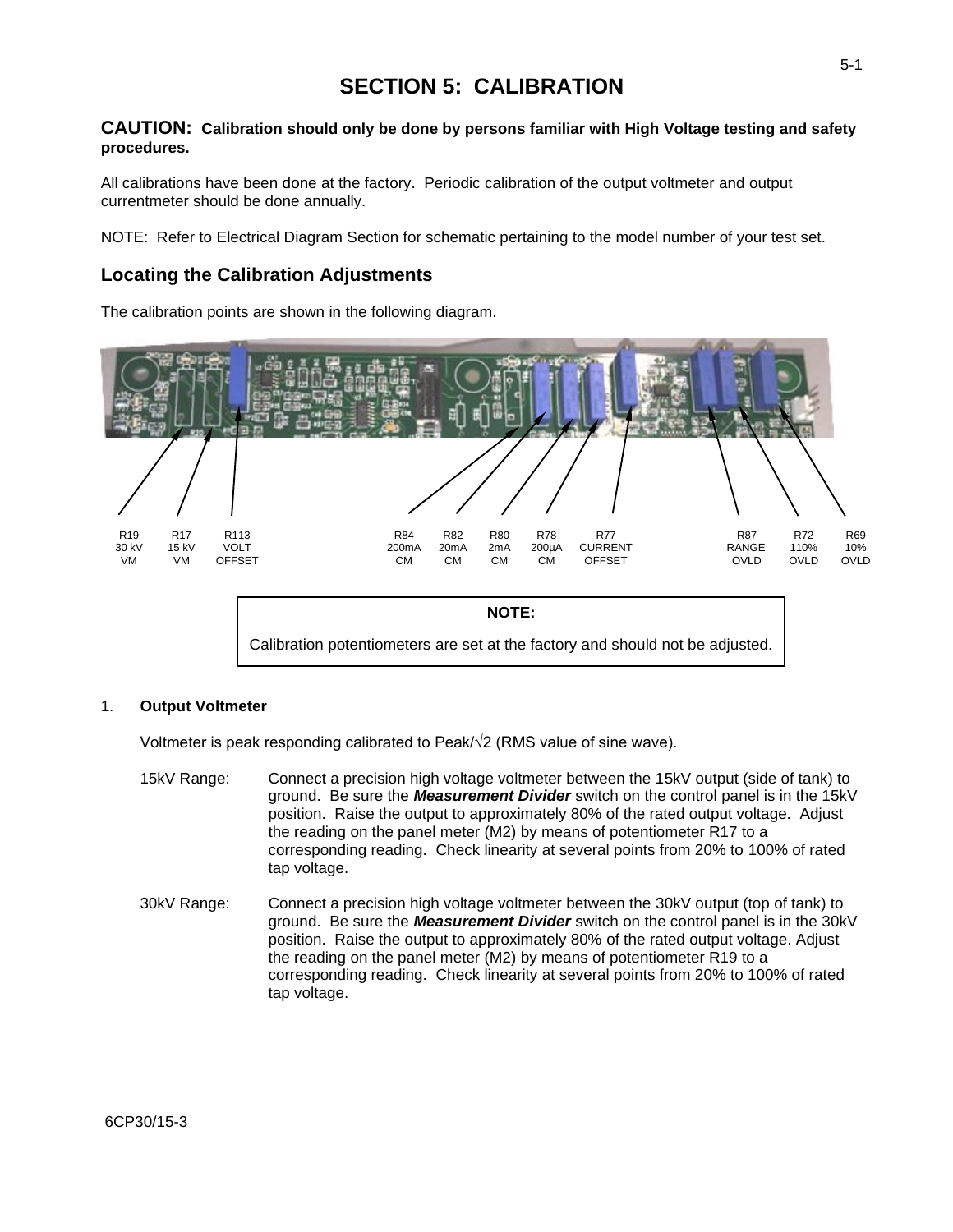# **CALIBRATION**

### 2. **Output Currentmeter**

It is necessary to connect adequately rated High Voltage loads (isolated from ground) to the high voltage unit that will allow each full range current to be drawn at approximately 15% or higher output voltage. This allows sufficient resolution to adjust current levels.

Place Binding Post Configuration in GUARD MODE. (Jumper clip is installed between GRD and GND posts.)

Connect a precision ammeter between the low potential side of the appropriate high voltage load and the RTN post. Select the 200µA currentmeter range. Raise the output to approximately 80% of the range. Adjust the reading on the panel meter (M1) by means of potentiometer R78 to a corresponding reading. Repeat for 2mA, 20mA and 300mA ranges adjusting R80, R82 and R84, respectively. (High Voltage load will need to change when changing range).

An optional method is to use current injection between RTN and GND (Guard Mode). *Do not turn High Voltage On for this method!*

### 3. **Overcurrent**

This calibration should not need adjustment (factory adjusted). If the overcurrent circuit is out of calibration, perform the following steps.

- a. With unit off, short the output terminal to ground through an appropriate currentmeter. NOTE: A High Voltage Load will give better resolution and make calibration easier.
- b. Set the Current Trip potentiometer on the front panel to "1" and current range switch to High.
- c. Turn on HV On and adjust the output current slowly until 10% of rated current (check nameplate) is displayed on the currentmeter.
- d. Adjust potentiometer R69 until the Reset lamp illuminates and high voltage is shut off.
- e. Set the Current Trip potentiometer on front panel to "11."
- f. Turn on HV On and adjust the output current slowly until 110% of rated current is displayed on meter.
- g. Adjust potentiometer R72 until the Overload lamp illuminates and high voltage is shut off.
- h. Repeat steps a through g as necessary until both settings are calibrated.
- 4. Range Overcurrent. R87 sets an overcurrent for the ranges and should be set to trip at approximately 110% of full range current on medium range setting with current trip potentiometer set at "11."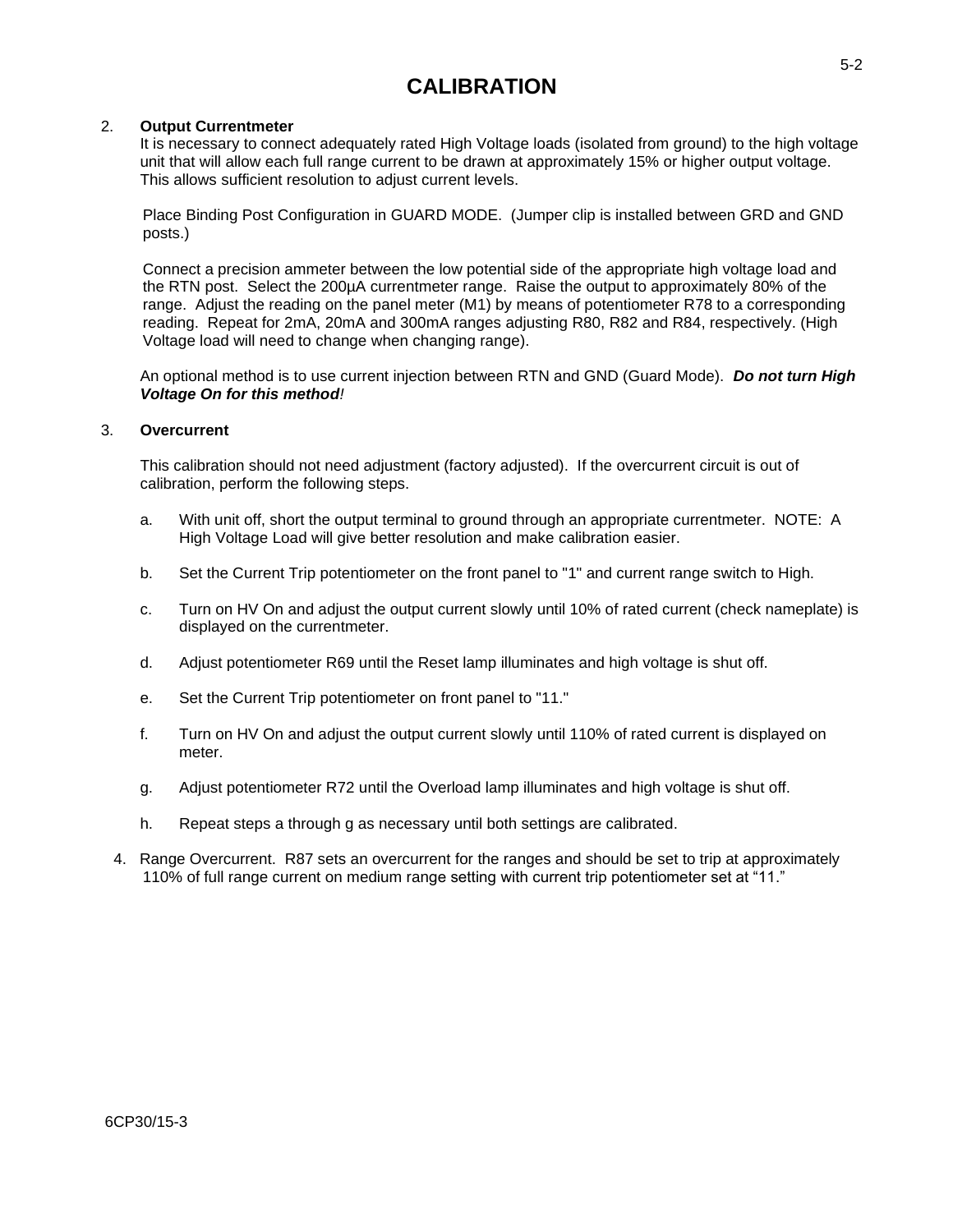# **SECTION 6: TROUBLESHOOTING**

# **General**

If the controls do not operate properly after having been used according to the instructions, the following should be checked.

- Check main facility input power to the test set.
- Check indicating lamps. (Spare lamps are available through Phenix Technologies.)
- Check operation of the circuit breaker (CB1). Control Power lamp should be on when the circuit breaker is on.
- Check fuses.
- Check all plug connections on the test set, internal and external.

# **Specific Problems**

- 1. **High voltage cannot be turned on?**
	- External interlock is open.
	- Raise Voltage dial is not in lower limit position.
	- Protection circuit (Overcurrent) is not reset.
	- Faulty relay contacts.
	- Faulty HV On switch.
	- **-** Faulty Reset Switch.

### 2. **Voltage control inoperable?**

- High voltage is not on (K3 not energized or see number 1 above).
- Faulty variable autotransformer, T1.
- Faulty high voltage transformer.

### 3. **Overcurrent inoperable?**

- Improper sensitivity (adjust Overcurrent Trip, R1, on front panel).
- Defective U13 on PCB 1387.
- Check the +15 volts DC and -15 volts DC regulator (U16, U17).
- Check Overcurrent lamp and relay K7 on PCB 1387.

### 4. **Currentmeter inoperable?**

- Connections between the test set and the test specimen are open.
- Binding post jumper clip installed between ground and guard with a grounded test object.
- Current meter range switch (SW5) between detents.
- Faulty, TX1 interconnect cable.
- Meter defective.
- Faulty Circuit on PCB1387.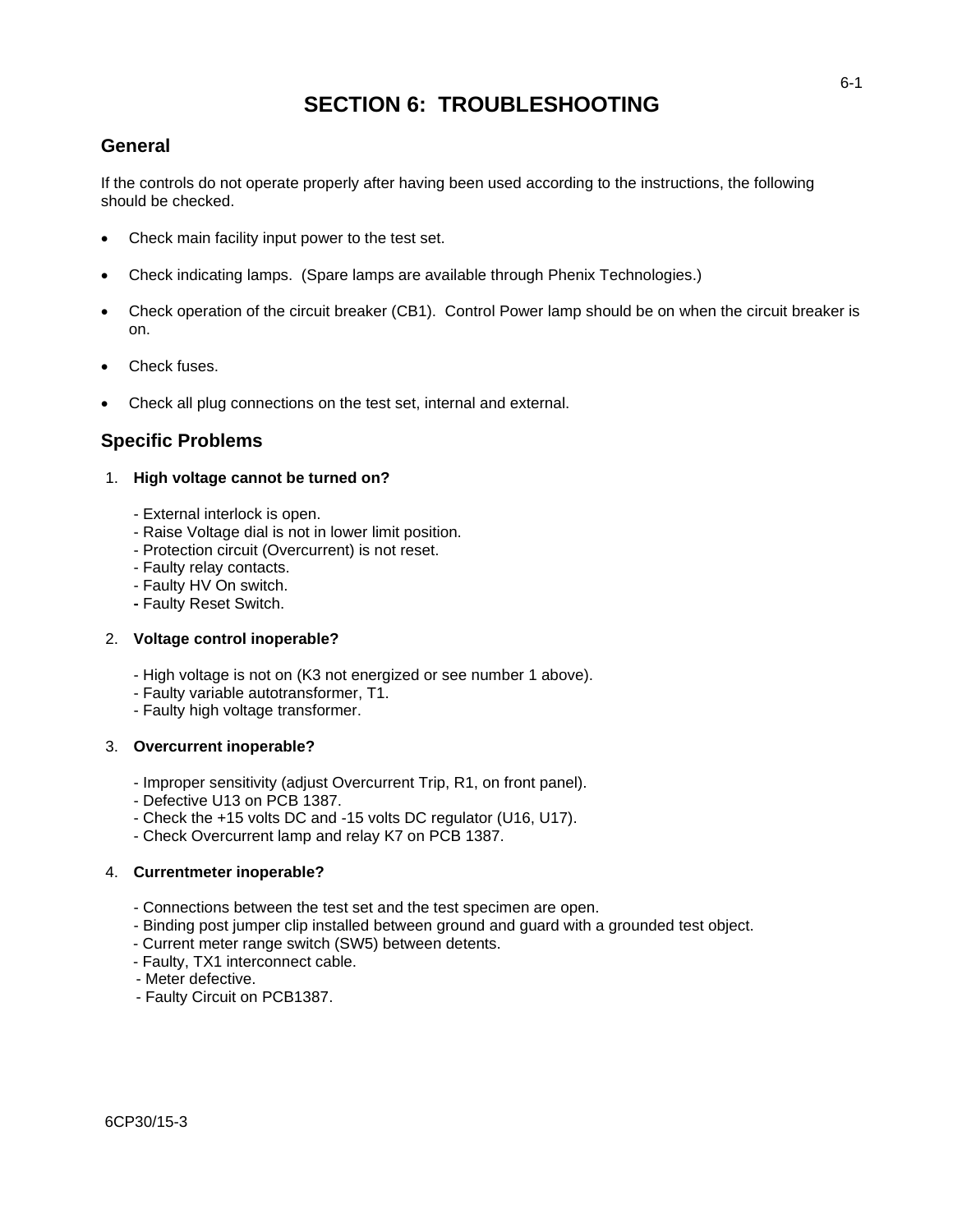# **TROUBLESHOOTING**

# **Specific Problems (cont'd)**

### 5. **Voltmeter inoperable?**

- High voltage output shorted to ground.
- Damaged or inoperative Measurement Divider Switch.
- Meter defective.
- Faulty TX1 interconnect cable
- No high voltage present at the test set output.
- Faulty circuit on PCB1387.

### 6. **No output voltage from high voltage section?**

- Defective metering circuit.
- No input to voltage regulator section, possible problems with K3 contacts, variable transformer, or with CB1.
- Shorted high voltage output.
- Defective high voltage output transformer.
- Defective TX1 cable or connector.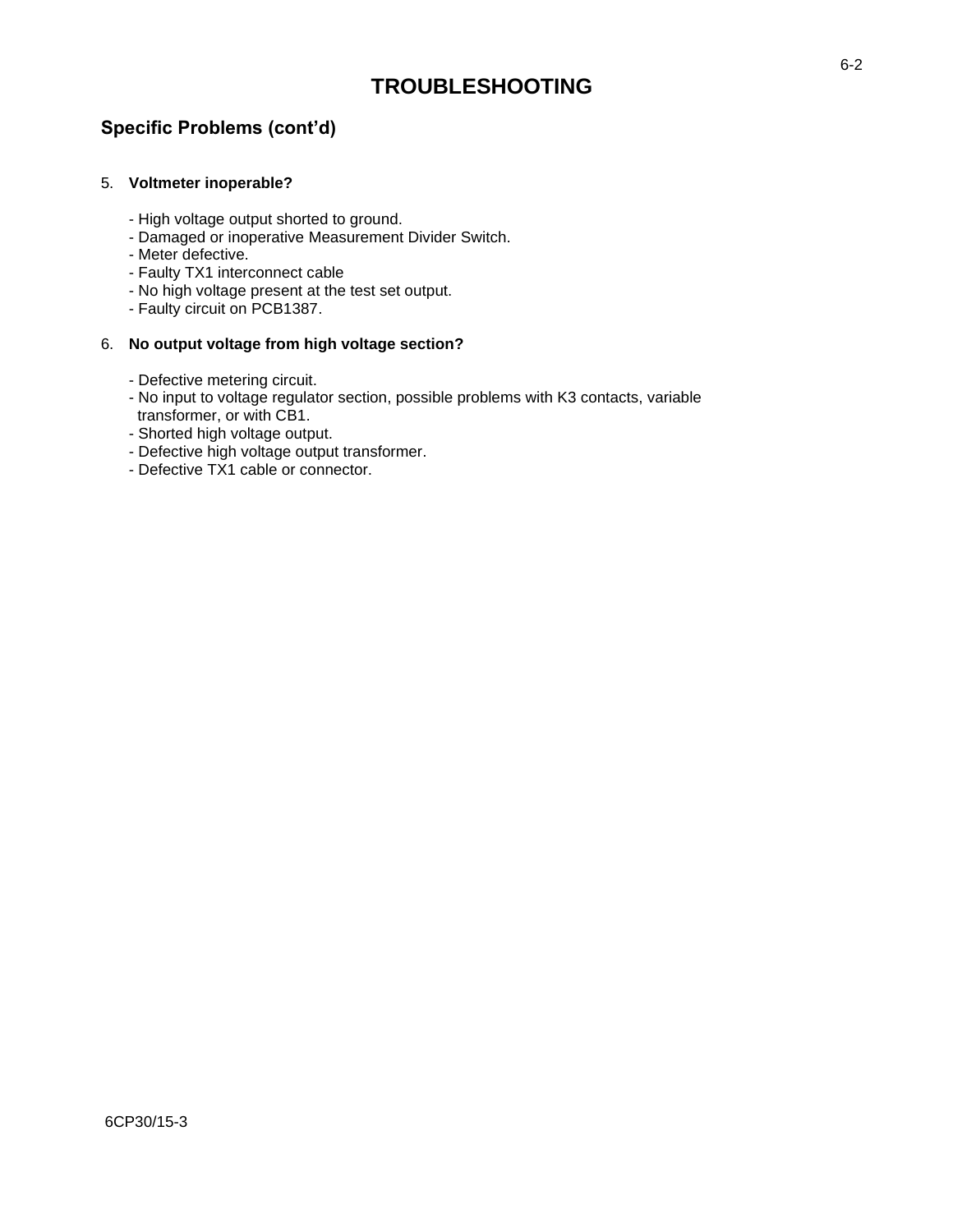# **SECTION 7: STORAGE OF EQUIPMENT**

If the equipment will be stored for a prolonged period, the following precautions are recommended.

- 1. The equipment should be covered and kept in a warm, dry environment (95% maximum humidity, 5 to 50 degrees C).
- 2. In no case should the test unit be stored outdoors, unless previously specified in the original purchase agreement.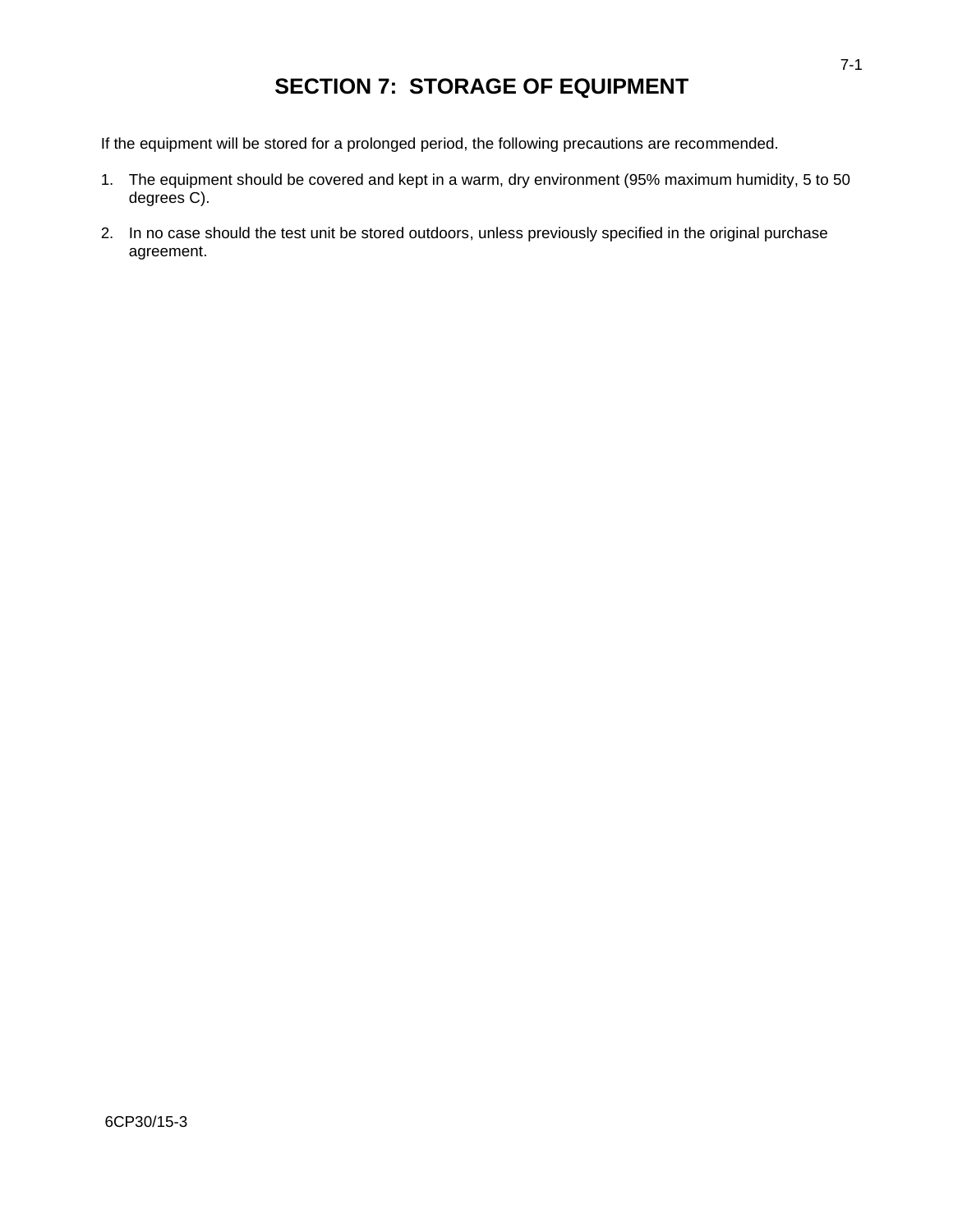# **SECTION 8: CIRCUIT DIAGRAM SYMBOLS**

| REF         | <b>SYMBOL</b>          | <b>DESCRIPTION</b>                        | <b>DESCRIPTION</b>                                      | <b>BEMENKUNG</b>                |
|-------------|------------------------|-------------------------------------------|---------------------------------------------------------|---------------------------------|
| Α           |                        | Amplifier                                 | Unite d'amplificateur                                   | Verstárker                      |
| <b>ARSR</b> |                        | <b>Surge Arrestor</b>                     | Parafoudre                                              | Ueberspannungsableiter          |
| C           | ᆍ                      | Capacitor                                 | Condensateur                                            | Kondensator                     |
| <b>BSHG</b> |                        | <b>Bushing</b>                            | Tranversée                                              | Durchfuehoung                   |
| С           | ᆍ                      | <b>Electrolytic Capacitor</b>             | Condensateur électrol                                   | Eleckrolytik kondensator        |
| F           | ഄ                      | Fuse                                      | Fusible                                                 | Sicherung                       |
| CТ          | YYY                    | <b>Current Transfomer</b>                 | Transformateur de<br>Courant                            | Stromtransformer                |
| CВ          |                        | Circuit Breaker                           | Interupteur                                             | Unterbrecher                    |
| Κ           |                        | Relay, Contactor                          | Relais, Contacteur                                      | Relais, Schütz                  |
| L           |                        | Inductor                                  | Self                                                    | Drossel, Spule                  |
| MOT         | DC                     | Motor                                     | Moteur                                                  | Motor                           |
| <b>MOV</b>  |                        | Movistor                                  | Parafoudre                                              | Movistor                        |
| <b>NE</b>   |                        | Neon                                      | Parafoudre                                              | Ueberspannungsableiter          |
| LP          |                        | Lamp, Indicator                           | Lampe                                                   | Meldeleuchte                    |
| R           | ⇜                      | Resistor                                  | Resistance                                              | Widerstand                      |
| R           |                        | Variable Resisitor                        | Resistance Variable                                     | Widerstand                      |
| T           |                        | Transformer                               | Transformateur                                          | Transformer                     |
| ΤВ          | $\circ$                | Terminal Block                            | Borne                                                   | Lösbare Klemme                  |
| Х           | ⊸                      | Connector                                 | Prise de Courant                                        | Steckverbindung                 |
| Κ           | ╪                      | Relay Contact<br>Normally Open            | Contact Normalement<br>Ouvert                           | Schlierskontakt                 |
| Κ           | ⋠                      | Relay Contact<br>Normally Closed          | Contact Normalement<br>Fermé                            | Oeffnungskontakt                |
| Κ           | ゙゚                     | <b>Changeover Contact</b>                 | Contact de<br>Changement                                | Umschaltkontakt                 |
|             | ⊄ਮੇ                    | Shielded Wire                             | Cable blinde                                            | Abgeschirmetes Kabel            |
| TR          | 长                      | Transistor                                | Transisteur                                             | Transistor                      |
| м           |                        | Analog Meter                              | <b>Insrument Analogue</b>                               | Analog Meter                    |
| D           |                        | Diode                                     | Diode                                                   | Diode                           |
| Ζ           | ↠                      | Zener                                     | Diode Zener                                             | Zener                           |
| SCR         | ₩                      | Thyristor                                 | Thyristor                                               | Thyristor                       |
| SW          | $\mathbf{L}_\circ$     | Normally Open<br><b>Maintained Switch</b> | Interrupteur Normalement<br>Maintenu Ouvert             | Schrittschalter<br>(Schliesser) |
| SW          | علم                    | Normally Closed<br>Maintained Switch      | Interrupteur Normalement<br>Maintenu Fermé              | Schrittshalter<br>(Oeffner)     |
| SW          | ملم                    | Normally Closed<br>Momentary Switch       | Interrupteur Normalement<br>Ferme Momentanement         | Druckschalter<br>(Oeffner)      |
| SW          | $\bullet$<br>$\bullet$ | Normally Open<br>Momentary Switch         | Interrupteur Normalement<br><b>Ouvert Momentanement</b> | Druckschalter<br>(Schliesser)   |
| DP          | τ                      | <b>Current Overload</b><br>Device         | Dispositif De Sûr<br>Intensité                          | UeberstromschutzEinheit         |

SYMBOLE ZU SCHEMA SYMBOLES POUR SCHEMA DE CIRCUIT CIRCUIT DIAGRAM SYMBOLS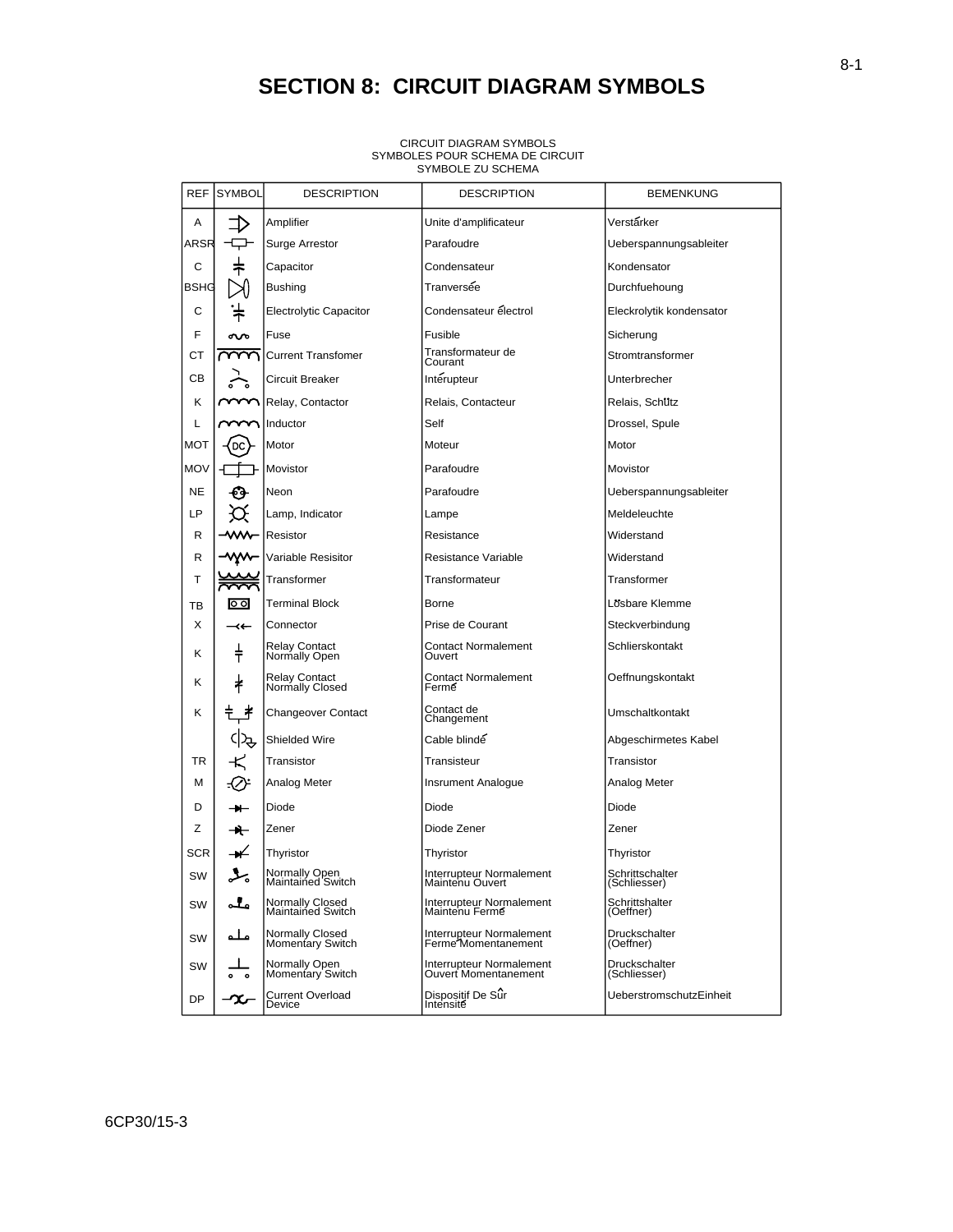# **ELECTRICAL DIAGRAMS**

# **Drawing Number Description**

1. 9602030 6CP30/15-3 ELECTRICAL SCHEMATIC (120V) 2. 9602031 6CP30/15-3 ELECTRICAL SCHEMATIC (220V)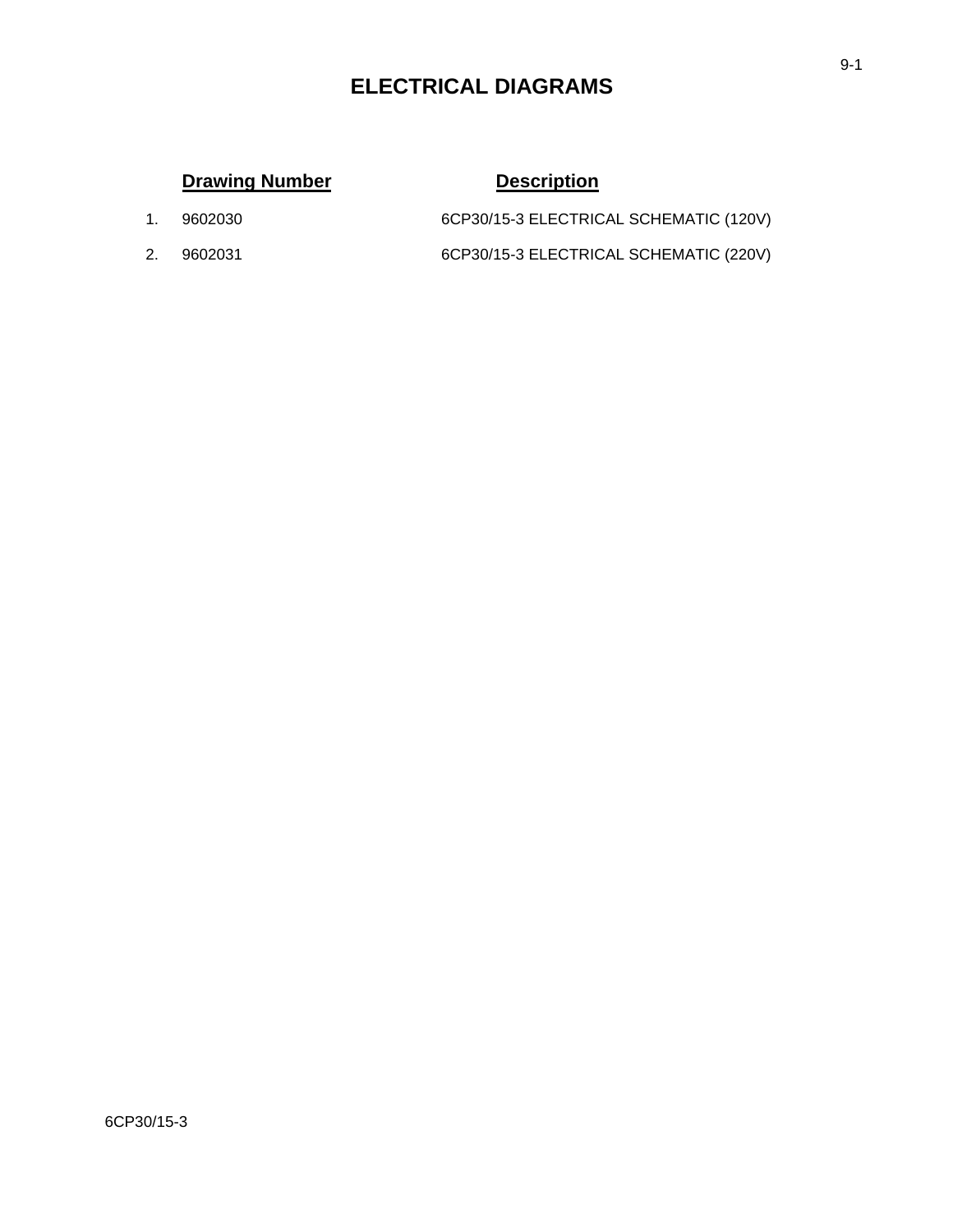6CP30/15-3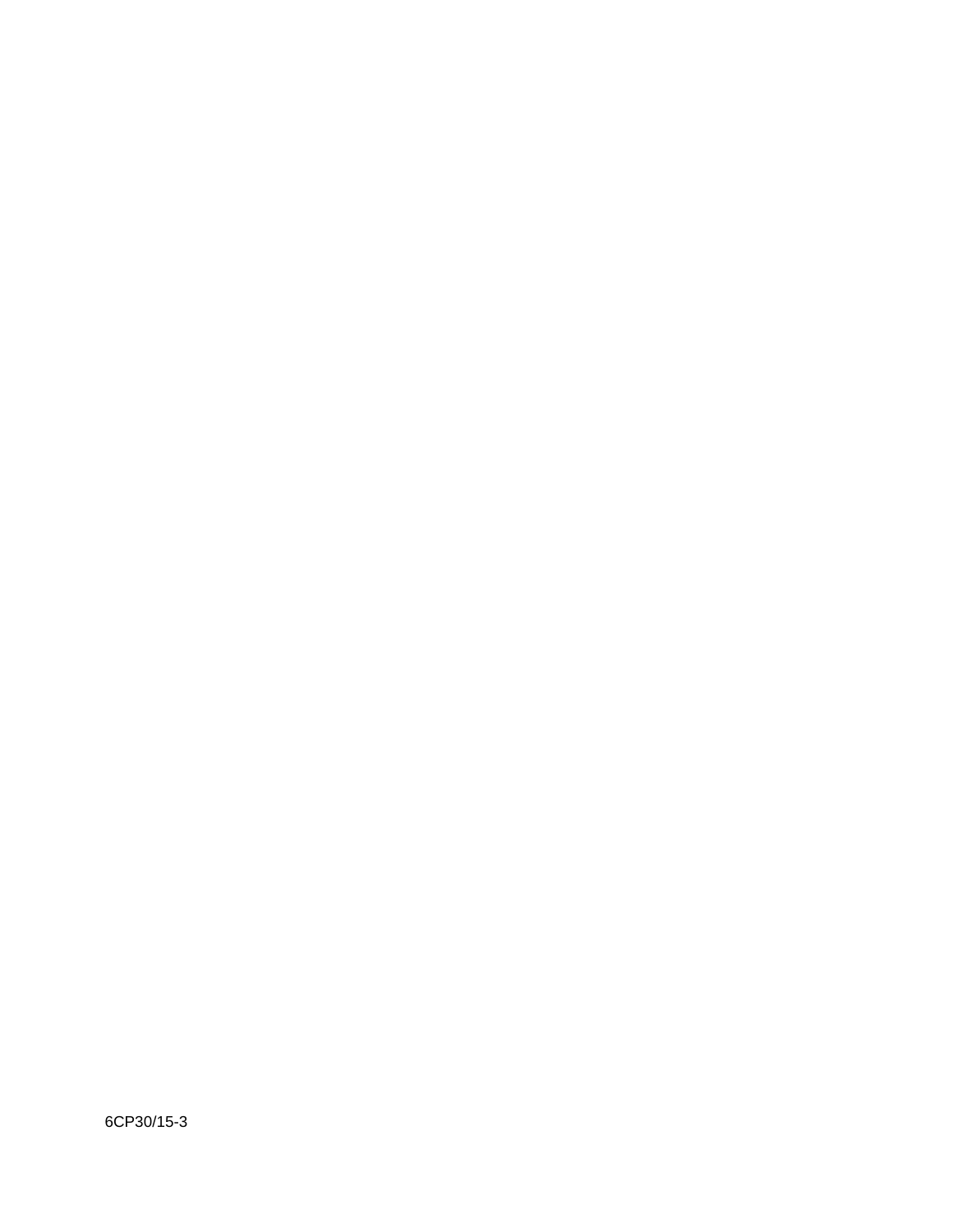# **SECTION 10: 6CP30/15-3 PARTS LIST**

| <b>ITEM</b>        | <b>DESCRIPTION</b>                     | <b>QTY</b>     | PART NO. |
|--------------------|----------------------------------------|----------------|----------|
|                    | <b>CONTROLS</b>                        |                |          |
|                    |                                        |                |          |
| PCB1387            | PCB1387 METER/OVERLOAD BD (6CP30/15-3) | 1              | 31138711 |
| CB1 (220V)         | CIRCUIT BREAKER, 10 AMP, 2-POLE        | $\mathbf{1}$   | 1601312  |
| CB1 (120V)         | CIRCUIT BREAKER, 20 AMP, 1-POLE        | 1              | 1601320  |
| <b>CORD</b>        | <b>INPUT POWER CORD</b>                | 1              | 1077140  |
| $D1-D5$            | 1N4007 (1000VR, 1.0A)                  | $\overline{5}$ | 1780025  |
| F1                 | FUSE, 1 AMP                            | $\mathbf 1$    | 1603601  |
| F1, F2             | <b>FUSE HOLDER</b>                     | 1              | 1603920  |
| F2 (220V)          | FUSE, 10 AMP                           | 1              | 1603625  |
| F2 (120V)          | FUSE, 20 AMP                           | 1              | 1603629  |
| K3 (220V)          | CONTACTOR 30A, 3 POLE                  | 1              | 1705462  |
| K3 (120V)          | CONTACTOR 30A, 1 POLE                  | 1              | 1705463  |
| K3AUX (220V &120V) | <b>AUXILIARY CONTRACT</b>              | $\mathbf 1$    | 1701500  |
| LP1, SW7, 8 LENS   | <b>CLEAR LENS EAO</b>                  | $\overline{3}$ | 1422153  |
| LP1 SOCKET         | <b>LAMP SOCKET EAO</b>                 | $\overline{1}$ | 1423300  |
| M1, M2             | METER, DIGITAL, 3 1/2 DIGIT            | $\overline{2}$ | 1506400  |
| M1, M2             | METER PROTECTION BOARD PCB1388         | $\overline{2}$ | 31138800 |
| M1, M2             | 10 PIN SOCKET CONN                     | $\overline{2}$ | 1152152  |
| M1, M2             | <b>RIBBON CABLE</b>                    | 6FT            | 1079909  |
| MOV1 (220V)        | MOVISTOR, V275LA40A                    | 1              | 1606110  |
| MOV1 (120V)        | MOVISTOR, V130LA10A                    | $\mathbf 1$    | 1606100  |
| P <sub>1</sub>     | POWER INPUT RECEPTACLE                 | 1              | 1153328  |
| R <sub>1</sub>     | POTENTIOMETER, LINEAR, 10K, 2W         | 1              | 1761098  |
| R1 DIAL            | <b>BLACK STATOR</b>                    | 1              | 1355905  |
| R1 DIAL            | 0-11 NUMBERED DIAL                     | 1              | 1355910  |
| R1 KNOB            | <b>BLACK KNOB</b>                      | 1              | 1355101  |
| R1 KNOB            | <b>KNOB CAP</b>                        | 1              | 1355102  |
| R <sub>2</sub>     | RESISTOR, 30k, .25W                    | 1              | 1722570  |
| R <sub>3</sub>     | RESISTOR, 3.0k, .25W                   | 1              | 1722087  |
| R <sub>4</sub>     | RESISTOR, 300 OHMS, .5W                | 1              | 1720600  |
| R <sub>5</sub>     | RESISTOR, 30 OHMS, 3W                  | 1              | 1740184  |
| R <sub>6</sub>     | RESISTOR, 30 OHMS, 3W                  | $\overline{2}$ | 1740184  |
| <b>SW2 LENS</b>    | LENS, RED EAO                          | $\mathbf{1}$   | 1422150  |
| SW1 LENS           | LENS, GREEN EAO                        | $\mathbf{1}$   | 1422151  |
| SW1,2,4            | SWITCH, PUSHBUTTON, MOMENTARY, 1-POLE  | 3              | 1860120  |
| SW <sub>3</sub>    | SWITCH, ROLLER, CAM, ZERO START        | 1              | 1866005  |
| SW4 LENS           | LENS, BLUE EAO                         | 1              | 1422148  |
| SW <sub>5</sub>    | SWITCH, ROTARY, 4-POSITION             | $\mathbf 1$    | 1863042  |
| SW5,6 KNOB         | KNOB, $\overline{\mathcal{U}}$         | $\overline{2}$ | 1355310  |
| SW <sub>6</sub>    | SWITCH, ROTARY, 2-POSITION             | 1              | 1863048  |
| SW7                | SWITCH, PUSHBUTTON, MAINTAINED, 2-POLE | 1              | 1860265  |
| SW8                | SWITCH, PUSHBUTTON, MAINTAINED, 1-POLE | 1              | 1860260  |
| SX1/WX1            | RECEPTACLE, 7F PINS, SIZE 13           | 1              | 1151147  |
| SX1/WX1            | CONTACT PINS, 24-20AWG, FEMALE         | 6              | 1151174  |
| SX1/WX1 PLUG       | SX1/WX1 7 PIN PLUG                     | 1              | 50100018 |
| SW <sub>1</sub>    | EAO LAMP, LED, 24V, GREEN              | 1              | 1420161  |
| SW <sub>2</sub>    | EAO LAMP, LED, 24V, RED                | 1              | 1420162  |
| LP1, SW4, SW7      | EAO LAMP, LED, 24V, WHITE              | $\overline{3}$ | 1420163  |

6CP30/15-3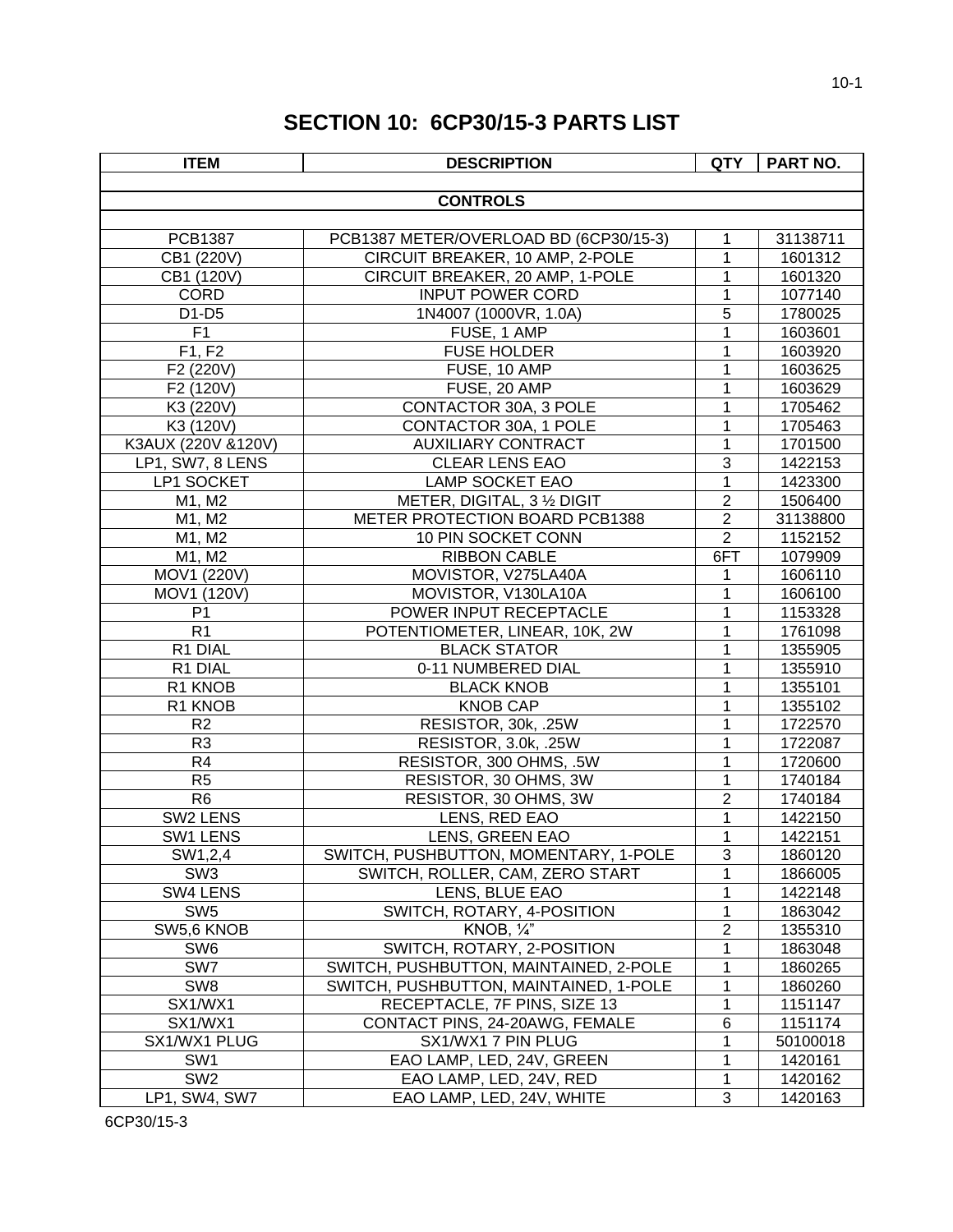# **6CP30/15-3 PARTS LIST**

| <b>ITEM</b>         | <b>DESCRIPTION</b>                         | <b>QTY</b>     | PART NO. |
|---------------------|--------------------------------------------|----------------|----------|
|                     |                                            |                |          |
|                     | <b>CONTROLS (continued)</b>                |                |          |
|                     |                                            |                |          |
| T1 (220V)           | STACO 1220 VARIABLE TRANSFORMER            | 1              | 1890215  |
| T1 (120V)           | STACO 1510 VARIABLE TRANSFORMER            | $\mathbf{1}$   | 1890231  |
| T2 (220V)           | 50 VA CONTROL TRANSFORMER                  | $\overline{1}$ | 1896016  |
| TMR1                | TIMER, OMEGA #PTC-13                       | 1              | 1480120  |
| TX1                 | RECEPTACLE, HIGH CURRENT, 3F PINS, SIZE 17 | 1              | 1151179  |
| TX1                 | FEMALE CONTACT PINS, 16-12AWG              | $\overline{2}$ | 1151184  |
| $\overline{TX2}$    | RECEPTACLE, 9M PINS, SIZE 13               | $\mathbf{1}$   | 1151154  |
| TX <sub>2</sub>     | MALE CONTACT PINS, 24-20AWG                | $\overline{7}$ | 1151170  |
|                     |                                            |                |          |
|                     | <b>HV TRANSFORMER</b>                      |                |          |
|                     |                                            |                |          |
| <b>BP-GROUND</b>    | <b>BINDING POST, GREEN</b>                 | 1              | 1351103  |
| <b>BP-GUARD</b>     | <b>BINDING POST, WHITE</b>                 | 1              | 1351104  |
| <b>BP-RETURN</b>    | <b>BINDING POST, RED</b>                   | 1              | 1351102  |
| <b>SHORTING BAR</b> | <b>BINDING POST SHORTING BAR</b>           | 1              | 1351110  |
| D3001-3004          | TRANSORB, 5KP13A                           | $\overline{4}$ | 1780066  |
| D3005-3006          | TRANSORB, 1.5KE18C                         | $\overline{2}$ | 1780069  |
| MOV3001 (220V)      | MOVISTOR, V275LA40A                        | $\mathbf{1}$   | 1606110  |
| MOV3001 (120V)      | MOVISTOR, V130LA10A                        | $\mathbf 1$    | 1606100  |
| R3001               | 6W, 75MEG, 1% #SSX103 75MF R               | $\mathbf 1$    | 1748200  |
| R3002               | 12W, 150 MEG, 1%, LEADED, (SSX103)         | $\mathbf 1$    | 1748350  |
| R3003, R3004        | RESISTOR, 200K, 1/4W, 1%                   | $\overline{2}$ | 1722640  |
| R3005               | RESISTOR, 30 OHM, 3W                       | $\overline{2}$ | 1740184  |
| SPG3001-3002        | SPARK GAP, CG90L, 90V                      | $\overline{2}$ | 1605110  |
| T3001               | HIGH VOLTAGE TRANSFORMER, GO1-3068         | $\overline{1}$ | 38343068 |
| TX1                 | RECEPTACLE, HIGH CURRENT, 3M PINS, SIZE 17 | $\mathbf 1$    | 1151178  |
| TX1                 | MALE CONTACT PINS, 16-12AWG                | $\overline{2}$ | 1151182  |
| TX1                 | SIZE 17 CAP                                | 1              | 1151196  |
| $\overline{TX2}$    | RECEPTACLE, 9M PINS, SIZE 13               | $\overline{1}$ | 1151154  |
| TX <sub>2</sub>     | MALE CONTACT PINS, 24-20AWG                | $\overline{7}$ | 1151170  |
| TX <sub>2</sub>     | SIZE 13 CAP                                | 1              | 1151195  |
|                     |                                            |                |          |
|                     | <b>INTERCONNECT CABLES</b>                 |                |          |
| <b>TX1 CABLE</b>    | POWER INTERCONNECT CABLE - 6 FT 7 IN.      | 1              | 30110013 |
| <b>TX2 CABLE</b>    | SIGNAL INTERCONNECT CABLE-10 FT            | $\mathbf 1$    | 30060008 |
| <b>GND CABLE</b>    | 10 FT. GROUND CABLE ASSY.                  | $\mathbf 1$    | 30080008 |
| <b>RTN CABLE</b>    | 10 FT. SPECIMEN RETURN CABLE ASSY.         | $\mathbf 1$    | 30080009 |
|                     |                                            |                |          |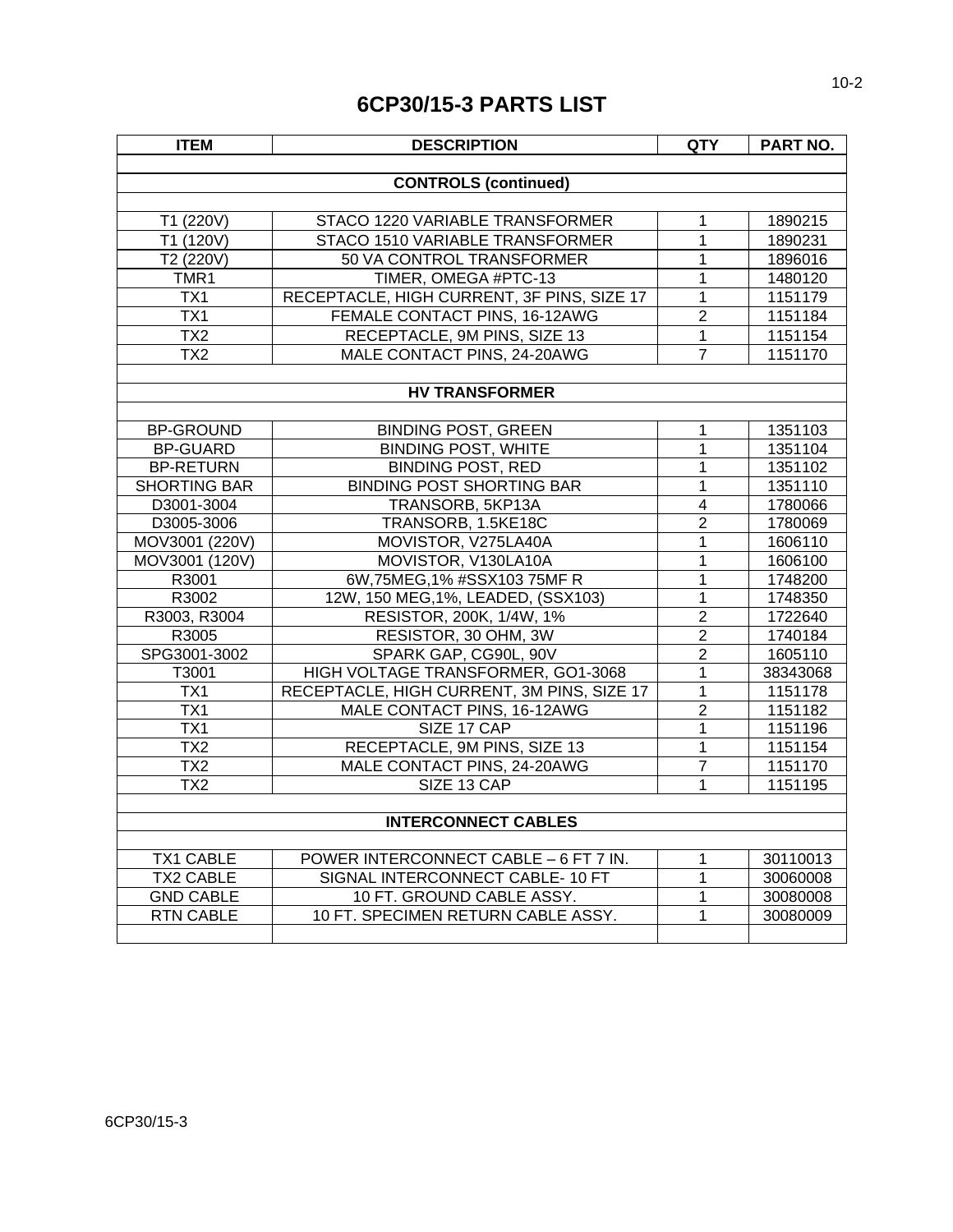# **SECTION 11: PARTS ORDERING INFORMATION**

Replacement parts are available from Phenix Technologies, Inc.

Changes to Phenix Technologies' products are sometimes made to accommodate improved components as they become available, and to give you the benefit of the latest technical improvements developed in our Engineering Department. It is, therefore, important when ordering parts to include the serial number of the unit as well as the part number of the replacement part. When your purchase order is received at our office, a representative of Phenix Technologies will contact you to confirm the current price of the part being ordered. If a part you order has been replaced with a new or improved part, an applications engineer will contact you concerning any change in part number.

Send orders for replacement parts to:

**Service Department Phenix Technologies, Inc. 75 Speicher Drive Accident, Maryland 21520**

**Ph: 1 (301) 746-8118 Fax: 1 (301) 895-5570 E-mail: info@phenixtech.com**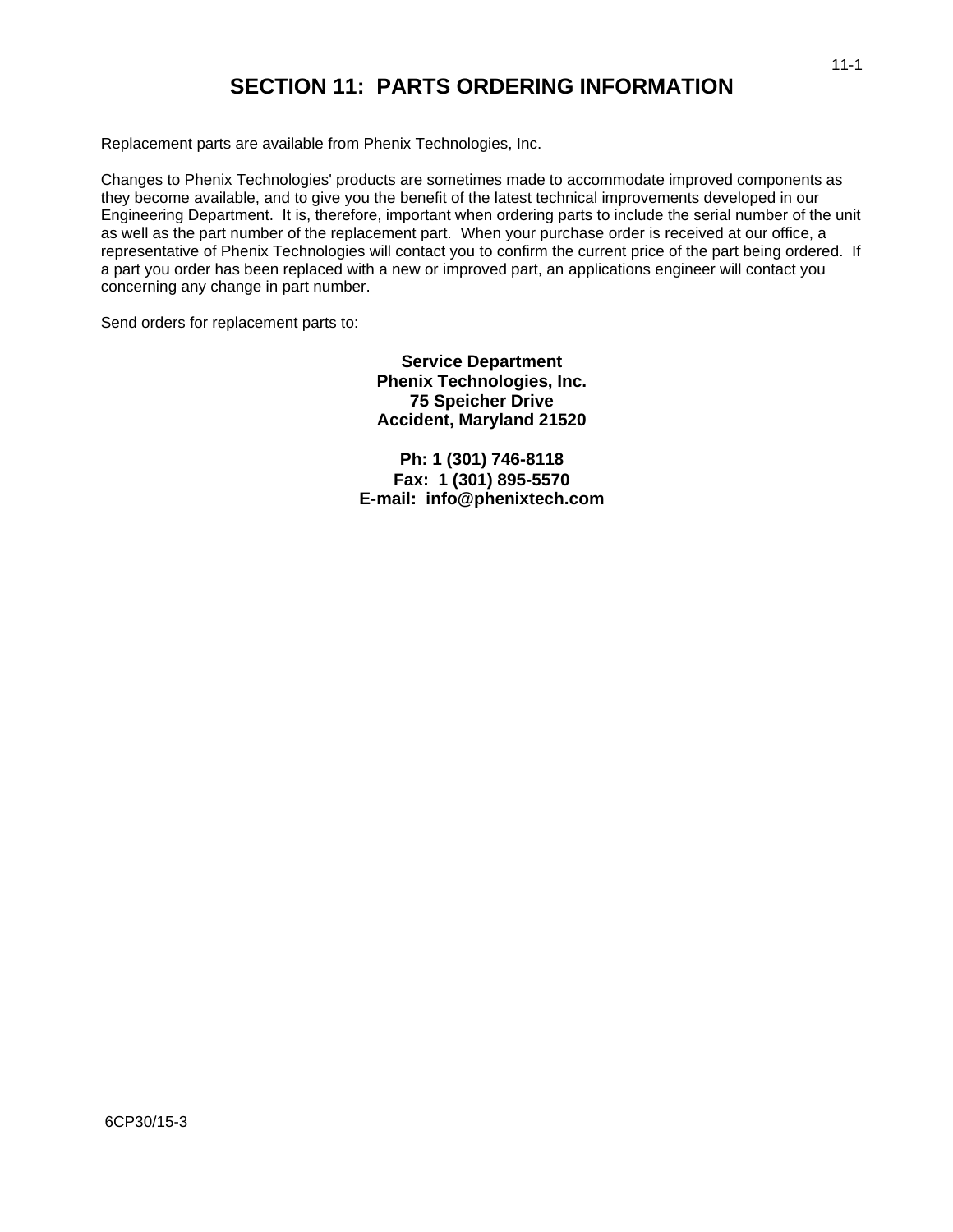# **SECTION 12: RECOMMENDED SPARE PARTS**

Phenix Technologies recommends that the customer purchase and stock the following parts for normal maintenance of the unit. The recommended quantity should be sufficient to support the unit during normal operation.

If the unit will be operated at an isolated site for an extended period or will be subjected to unusual stresses, a larger quantity of parts should be stocked as spares. In such a case, contact your Phenix Technologies' sales representative for a recommendation.

Current prices may be obtained by contacting the Service Department at Phenix Technologies.

| <b>Part Name</b>                        | <b>Computer</b><br><b>Number</b> | Recommended<br>Quantity |
|-----------------------------------------|----------------------------------|-------------------------|
| Digital Panel Meter, 3 1/2 DIGIT LCD    | 1606400                          | 1                       |
| Limit Switch, 2HBA190-1                 | 1866005                          | 1                       |
| Contactor, 30 A (220V)                  | 1705462                          | 1                       |
| Contactor, 30 A (120V)                  | 1705463                          | 1                       |
| Control Power Fuse, 1A                  | 1603601                          | 2                       |
| Variable Transformer Fuse, 10A (220V)   | 1603625                          | 2                       |
| Variable Transformer Fuse, 20A (120V)   | 1603629                          | 2                       |
| Panel Switch, 31-121- Momentary, 1 Pole | 1860120                          | 1                       |
| Led 24V White                           | 1420163                          | 3                       |
| Led 24V Red                             | 1420162                          | 1                       |
| Led 24V Green                           | 1420161                          | 1                       |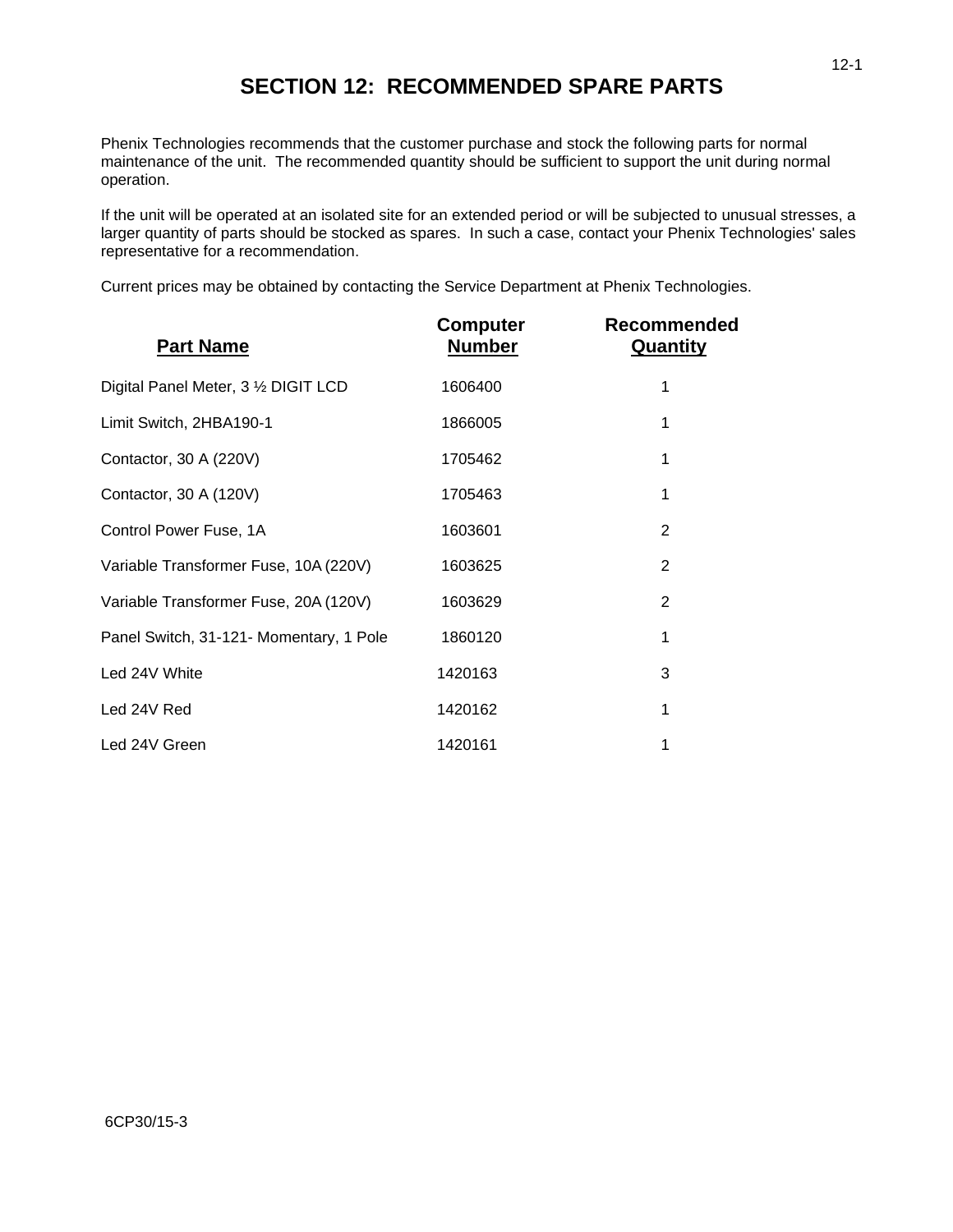# **SECTION 13: RETURNED MATERIAL**

If for any reason it should become necessary to return this equipment to the factory, the Service Department of Phenix Technologies, Inc. must be given the following information:

> Model Number Serial Number Reason for Return Cause of Defect

If Phenix Technologies, Inc. deems return of the part appropriate; it will then issue an "Authorization for Return". If return is not deemed advisable, other inspection arrangements will be made. NOTE: Material received at this plant without the proper authorization shall be held as "Customer's Property" with no service until such time as the proper steps have been taken.

Your cooperation is requested in order to ensure prompt service.